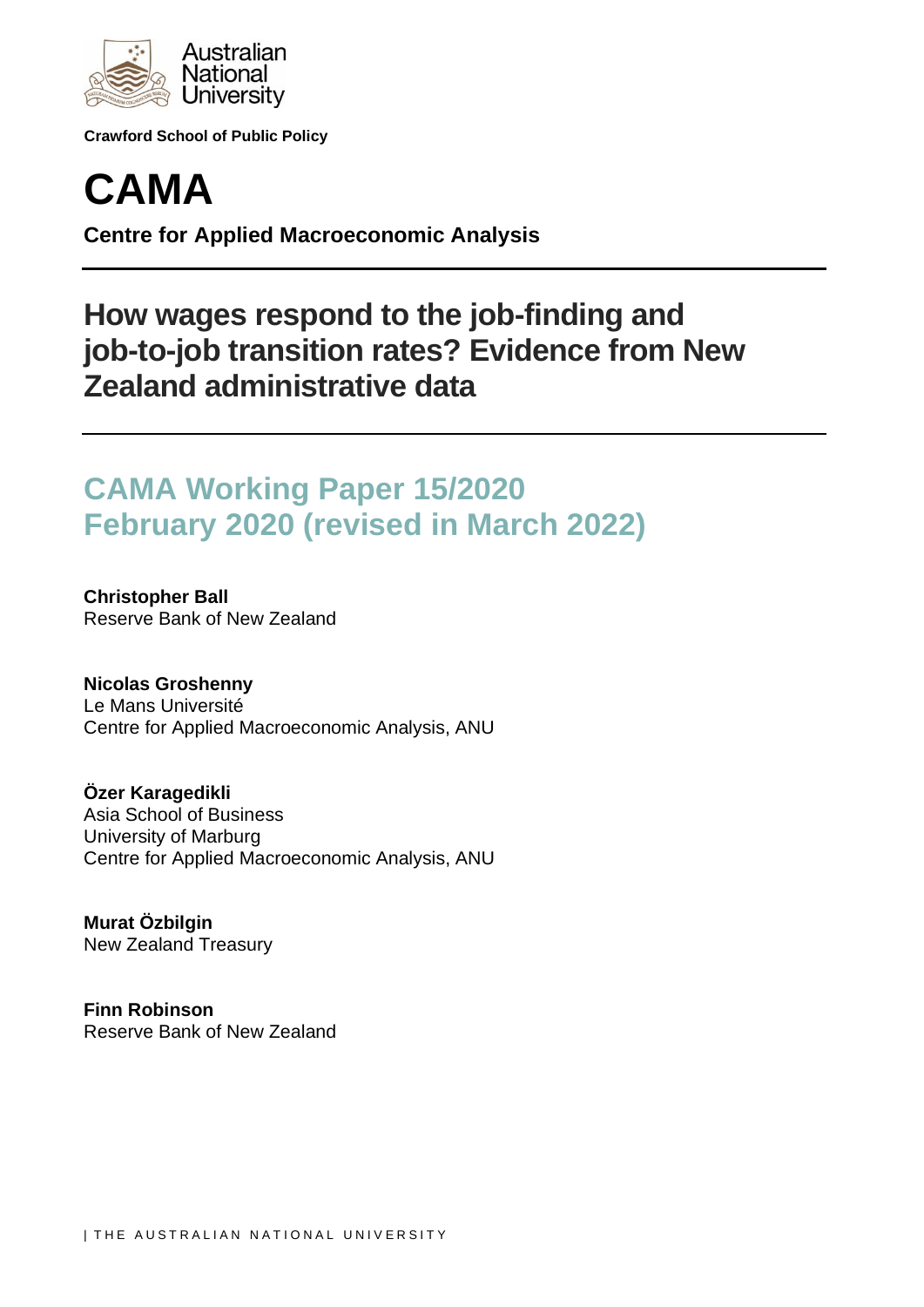## **Abstract**

We use administrative data from New Zealand and exploit regional variations to evaluate the predictive power for wage dynamics of the job-finding and job-to-job transition rates. We find that the job-finding rate from unemployment plays a role in describing the wage dynamics of newly hired workers even after controlling for the job-to-job transition rate. The wages of new hires are much more responsive to both transition rates than the wages of job stayers. We then distinguish between the new hires transitioning from employment (job switchers) and the new hires coming from unemployment. The wages of job switchers are primarily related to the pace of job-to-job reallocation and less significantly to the jobfinding rate. The wages of new hires from unemployment are exclusively linked to the jobfinding rate and this association is stronger at the lower half of the wage distribution. The wages of new hires from unemployment are more responsive to the job-finding rate than the wages of job stayers. The job-to-job transition rate has no impact on the wage dynamics of job stayers once the job-finding rate and the transition rate from inactivity to employment are controlled for.

### **Keywords**

#### **JEL Classification**

J31, J64

#### **Address for correspondence:**

(E) cama.admin@anu.edu.au

**ISSN 2206-0332**

**The Centre for Applied Macroeconomic Analysis** in the Crawford School of Public Policy has been established to build strong links between professional macroeconomists. It provides a forum for quality macroeconomic research and discussion of policy issues between academia, government and the private sector.

**The Crawford School of Public Policy** is the Australian National University's public policy school, serving and influencing Australia, Asia and the Pacific through advanced policy research, graduate and executive education, and policy impact.

I THE AUSTRALIAN NATIONAL UNIVERSITY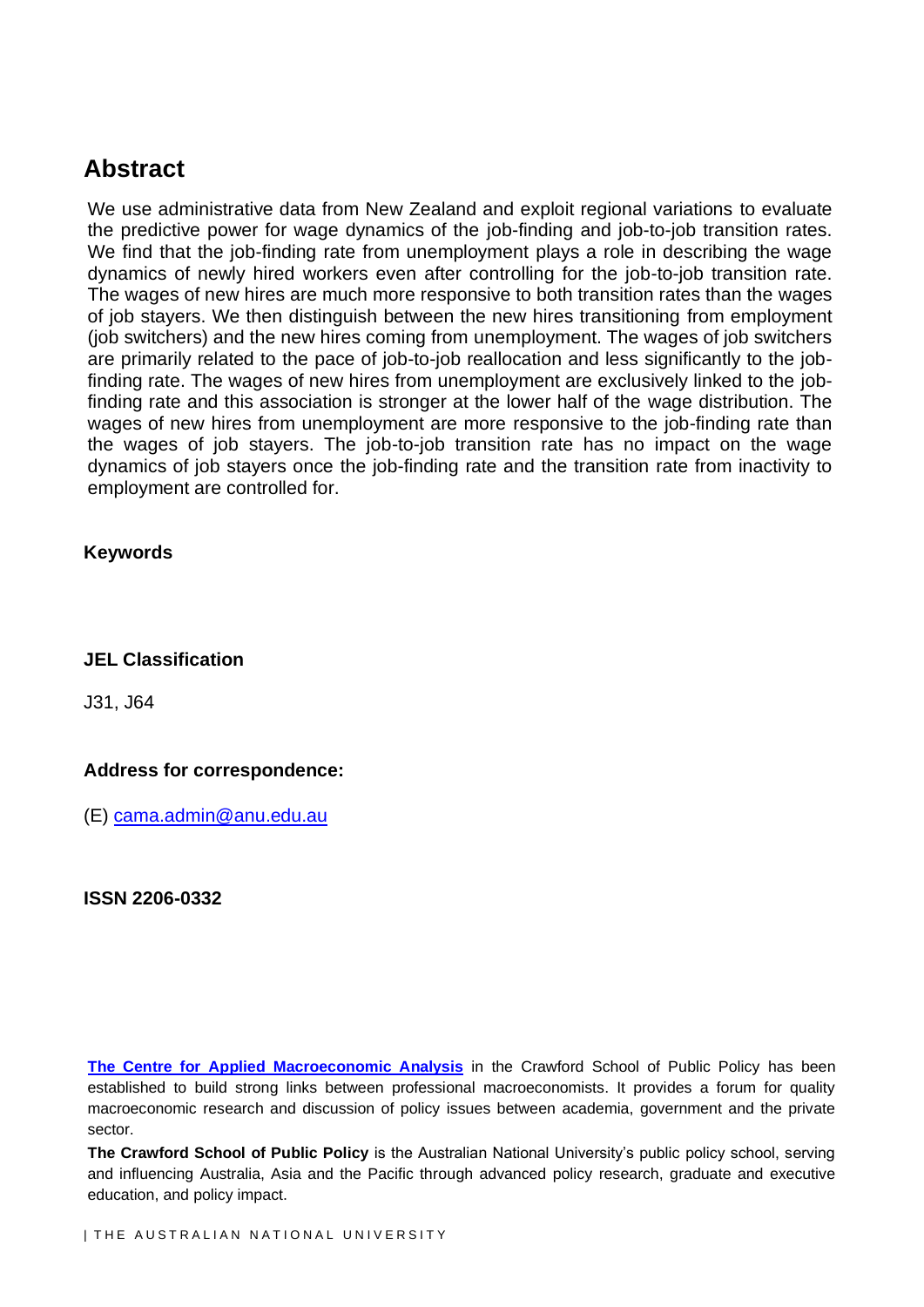# How wages respond to the job-finding and job-to-job transition rates? Evidence from New Zealand administrative data<sup>\*</sup>

Christopher Ball,<sup>a</sup> Nicolas Groshenny,<sup>b,e</sup> Özer Karagedikli,<sup>c,e,f</sup> Murat Özbilgin<sup>d</sup> and Finn Robinson<sup>a</sup>

> <sup>a</sup> Reserve Bank of New Zealand **b** Le Mans Université <sup>c</sup> Asia School of Business <sup>d</sup> New Zealand Treasury <sup>e</sup> Centre for Applied Macroeconomic Analysis <sup>f</sup> University of Marburg

> > February 28, 2022

#### **Abstract**

We use administrative data from New Zealand and exploit regional variations to evaluate the predictive power for wage dynamics of the job-finding and job-to-job transition rates. We find that the job-finding rate from unemployment plays a role in describing the wage dynamics of newly hired workers even after controlling for the job-to-job transition rate. The wages of new hires are much more responsive to both transition rates than the wages of job stayers. We then distinguish between the new hires transitioning from employment (job switchers) and the new hires coming from unemployment. The wages of job switchers are primarily related to the pace of job-to-job reallocation and less significantly to the job-finding rate. The wages of new hires from unemployment are exclusively linked to the job-finding rate and this association is stronger at the lower half of the wage distribution. The wages of new hires from unemployment are more responsive to the job-finding rate than the wages of job stayers. The job-tojob transition rate has no impact on the wage dynamics of job stayers once the job-finding rate and the transition rate from inactivity to employment are controlled for.

**JEL Codes:** J31, J64

<sup>\*</sup>The authors would like to thank two anonymous referees, Bernd Hayo, Dean Hyslop, George Kudrna, François Langot, Anella Munro, Adrian Pagan, Ole Rummel, Brian Silverstone, Anthony Terriau and Giulio Zanella for their comments and suggestions, and seminar participants at the Asia School of Business, Reserve Bank of New Zealand, Le Mans University, the ACE 2019 Conference in Melbourne and the NZAE 2019 Conference in Wellington for comments. Corresponding author: Ozer Karagedikli – Karagedikli@asb.edu.my.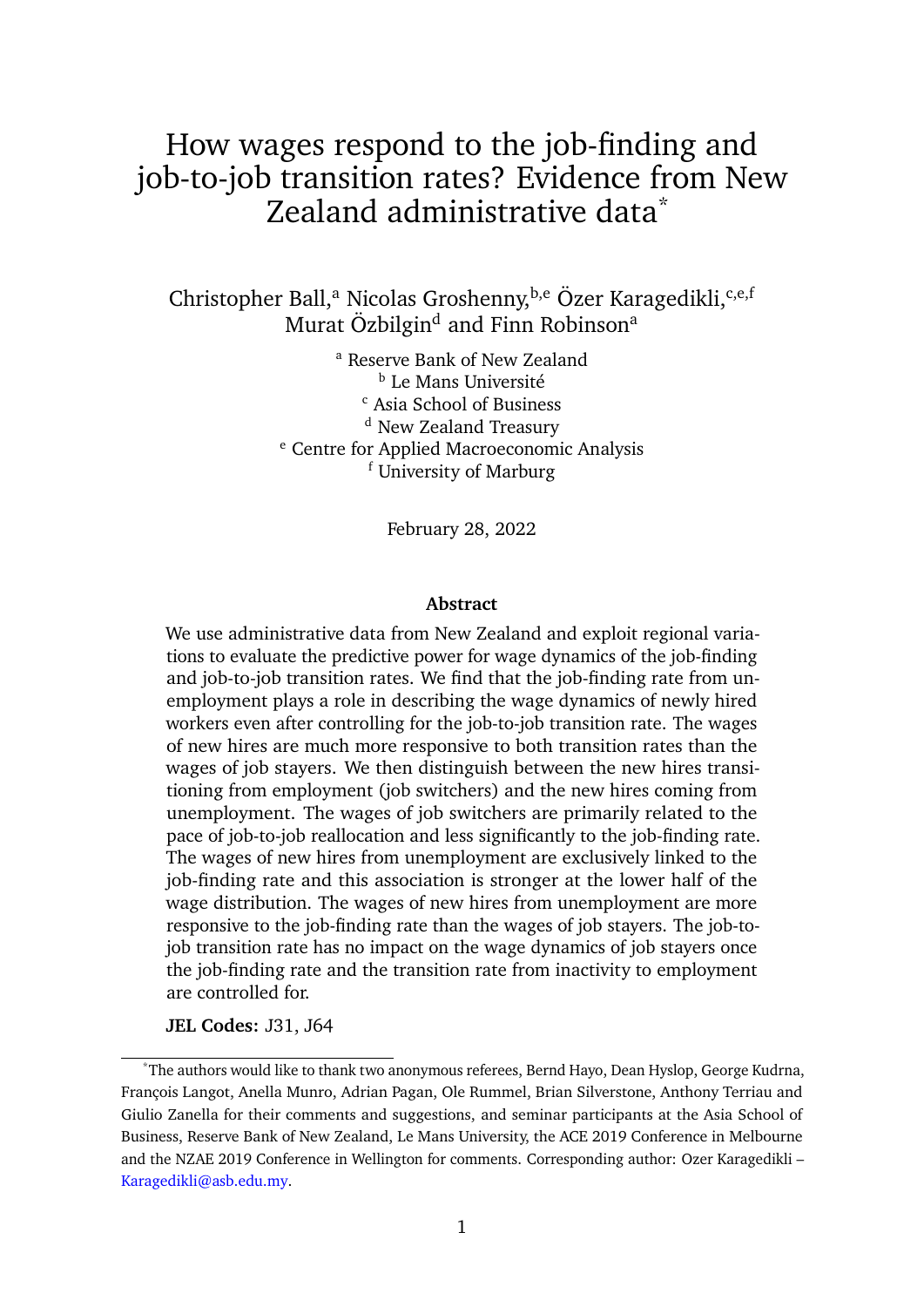### **1. Introduction**

Search and matching models are widely used to analyse wage dynamics. In the canonical search and matching model of the labor market due to Diamond, Mortensen, and Pissarides (henceforth the DMP model), the pace at which unemployed workers find jobs - the job-finding rate - is a crucial factor determining cyclical wage fluctuations. In that model, wages are set through bilateral bargaining between the employer and the employee. The bargaining power of a worker is determined by the attractiveness of their outside option, namely joining the pool of unemployed workers to look for another job. In the case of Nash bargaining, the equilibrium wage is a weighted average of a worker's productivity and her reservation wage, where the latter is directly influenced by the job-finding rate (the share of unemployed workers who transition to employment in a given period). According to the DMP model, when the job-finding rate is high, workers have more bargaining power so that, all else equal, wages increase.<sup>1</sup>

A key assumption in the DMP model is that unemployed workers are the only source of labor for firms to fill their vacancies. Put differently, an employed person has to first become unemployed before she can start seeking another job. This assumption ignores two groups of workers: employed people who are searching for jobs (on-the-job search) and people who are not classified as part of the labor force but who may nonetheless be willing to work and are perhaps casually looking for jobs.

Moscarini and Postel-Vinay (2016, MPV) observe that, in the Burdett and Mortensen (1998, BM) model, the job-to-job transition rate is the primary driver of wages. Competition between firms for workers who are already employed drives real wages higher through two channels: a strategic effect which benefits both job stayers and job movers, and a composition effect which only benefits job movers. In the BM model, the jobfinding rate plays no role in shaping wage dynamics. This prediction differs strikingly from the DMP model. Motivated by this insight, MPV analyse U.S. aggregate time series data on the job-finding rate and the job-switching rate.<sup>2</sup> MPV find that the evolution of wages over the business cycle is closely linked to the pace of job-to-job transitions and less so to variations in the job-finding rate. They interpret their findings as empirical support in favor of the BM model against the DMP model.<sup>3</sup>

Karahan et al. (2017) further assess the relative explanatory power of these two views of wage setting. They employ a panel dataset that exploits state-level variations to measure the relative influence of the job-finding and job-to-job transition rates on cyclical wage fluctuations. They find that the wage dynamics of new hires and job

<sup>&</sup>lt;sup>1</sup>See Pissarides (2000) or Petrosky-Nadeau and Wasmer (2017) for a textbook treatment of the model.

<sup>&</sup>lt;sup>2</sup>These aggregate data were constructed by Fallick and Fleischman (2004) using the the CPS.

<sup>&</sup>lt;sup>3</sup>However, one should note that it is the present discounted value of wages (the user cost of labor) that matters for firm's hiring decision in the DMP model. Kudlyak (2014) and Basu and House (2016) show that the user cost of labor is even more procyclical than what wage series for new hires suggest.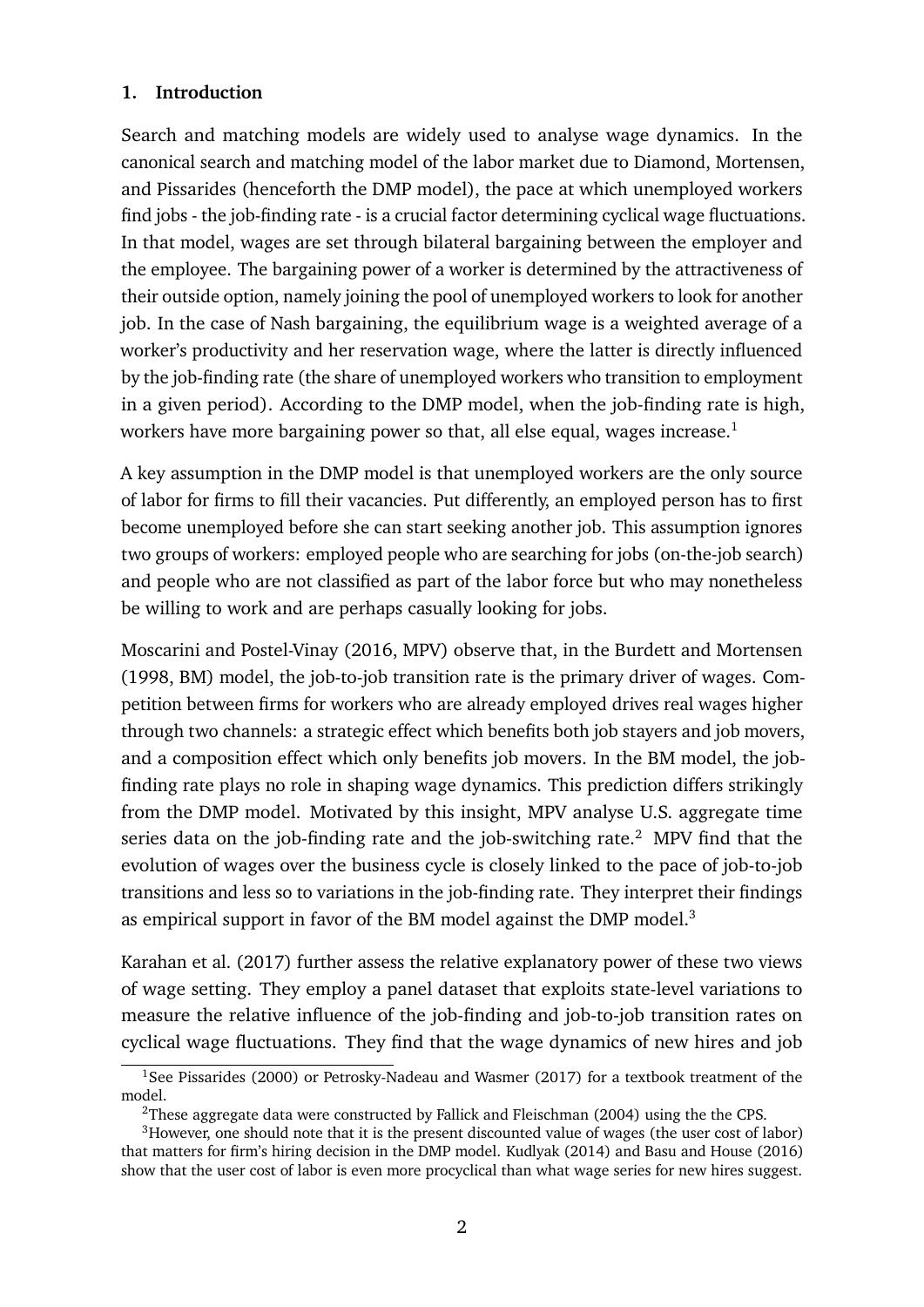stayers are both tightly linked to the pace of job-to-job transitions. Moreover, the explanatory power of the job-finding rate vanishes once they control for job-to-job flows. Their findings thus support the view that on-the-job search is the prevailing factor behind wage dynamics in the US.<sup>4</sup>

Our paper is closely related to Karahan et al. (2017). We use New Zealand administrative data from the linked employer-employee dataset (LEED) and exploit regional variations to assess the explanatory power of the job-finding and job-to-job transition rates for wage fluctuations. We find that new-hire earnings are tightly linked to the pace of job-to-job reallocation: A one percentage point increase in the job-to-job transition rate yields a 1.61 percent rise in the earnings of newly hired workers. However, contrary to Karahan et al. (2017) and Moscarini and Postel-Vinay (2016), we find that the job-finding rate from unemployment plays a role in describing the wage dynamics of newly hired workers even after controlling for the job-to-job transition rate. The estimated semi-elasticity of earnings to the job-finding rate is 0.30 (significant at the 5 percent level) for new hires. We also find that the wages of job stayers are much less responsive to the labor market conditions than the wages of newly hired workers. For job stayers, the semi-elasticities of earnings to the job-finding and job-to-job transition rates are respectively 0.07 and 0.22 (both significant at the 5 percent level).

We then investigate whether our baseline results remain robust when we control for the rate of transitions from inactivity to employment (the *NE* rate). Once we control for *NE* flows, the explanatory power of the job-to-job transition rate becomes insignificant for stable earnings. Thus, the strategic channel of the BM model might not be relevant in New Zealand. Job-stayer earnings then appear to be connected only to the job-finding rates from unemployment and from inactivity. This result suggests that the cyclicality of workers' attachment to the labor market, a feature overlooked in the BM and DMP models, could matter for the dynamics of stable earnings. This seems consistent with existing empirical evidence for the  $US<sup>5</sup>$  However, the LEED data does not allow us to disentangle migrants who start working quickly after their arrival in New Zealand from *NE* flows. Hence, we prefer to interpret the influence of *NE* transitions on stable earnings with a pinch of salt.

Turning to new hires, we find that controlling for the *NE* transition rate has no impact on our baseline results: the coefficients of the job-finding and job-to-job rates remain unchanged, 0.29 and 1.56 respectively (both highly significant). The coefficient of the *NE* rate is imprecisely estimated and barely significant.

<sup>4</sup>Fallick and Fleischman (2004), Faberman and Justiniano (2015) and Mukoyama et al. (2018) provide further evidence on the importance of on-the-job search in the US. For related evidence from New Zealand and Australia, see Karagedikli (2018) and Deutscher (2019) respectively.

<sup>5</sup>Moscarini and Postel-Vinay (2017) document a strong association between wages and the pace of *NE* flows. Elsby et al. (2015) show that the participation margin accounts for one third of unemployment volatility, while Armstrong and Karagedikli (2017) argue that the contribution of the participation margin could be even greater in New Zealand.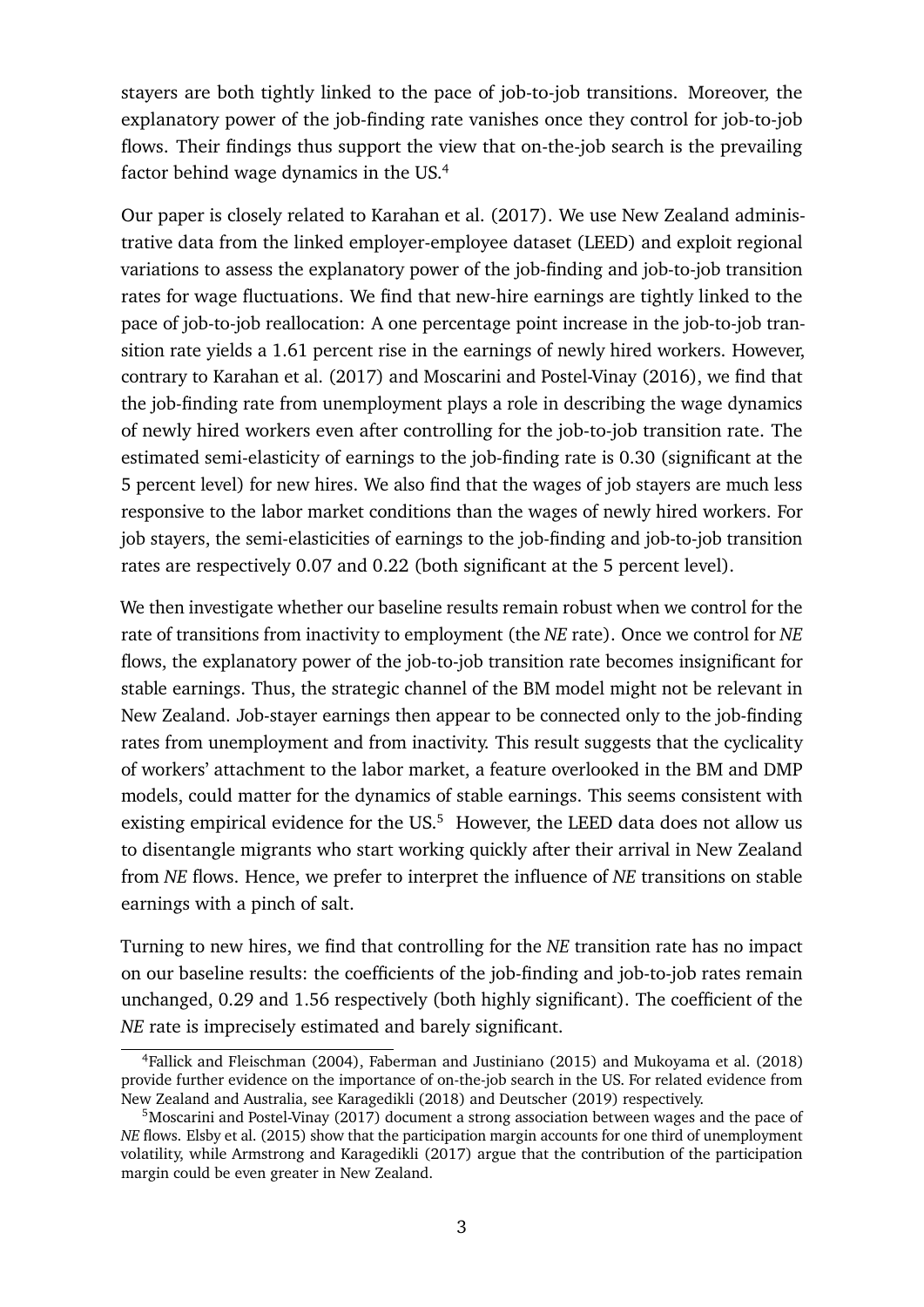Finally, to discover the source of the influence of the job-finding rate on new-hire wages, we focus on the provenance of newly hired workers. In doing so, we connect with the broader debate on the lack of wage rigidity in the data. Gertler et al. (2020) argue that the pronounced procyclicality of new-hire wages observed in the data is due to workers switching jobs and does not apply to new hires coming from unemployment. The LEED data allows us to distinguish between new hires from employment (job switchers) versus new hires from unemployment. We then evaluate the predictive power of the job-finding and job-to-job transition rates for each group. We find the following results: (i) The earnings of new hires from unemployment are *exclusively* linked to the job-finding rate from unemployment, and this association is tighter at the bottom of the wage distribution. (ii) Contrary to Gertler et al. (2020), the earnings of new hires from unemployment are more responsive to the labor market conditions (the job-finding rate from unemployment) than the earnings of job stayers. (iii) Consistent with a job-ladder mechanism (and with the composition effect in the BM model), the dominant predictor of job-switchers' earnings is the job-to-job transition rate, but the job-finding rate from unemployment retains some influence in the lower half of the distribution (the *NE* rate plays no role). (iv) The semi-elasticity of job-switchers' earnings to job-to-job flows is largest (equal to 3.43) at the lowest decile of the earnings distribution, highlighting the essential role of the bottom rung of the job-ladder. This finding is consistent with recent evidence by Haltiwanger et al. (2018) for the US.

#### **2. Econometric strategy**

We first introduce the administrative data. Then we outline the empirical specifications used in our study.

### **2.1 Data**

Our data comes from a single source: the administrative Linked Employer and Employee Data (LEED) from the Inland Revenue Department (IRD).<sup>6</sup> LEED covers the entire population who paid some kind of Pay As You Earn (PAYE) income tax in New Zealand. We compute the number of job switchers (people switching job within two consecutive quarters), job stayers (continuing in the same job), unemployed people entering employment (UE) and non-participants transitioning directly into employment  $(NE).$ <sup>7</sup> We also calculate average nominal earnings for each of these groups.<sup>8</sup>

<sup>6</sup>The full data disclaimer is available on page 19.

 $<sup>7</sup>$ More specifically, LEED only enables us to classify as unemployed any person receiving an income</sup> support benefit, such as unemployment benefit

 $8$ We use data on total earnings as in Karahan et al. (2017). We are unable to derive hourly earnings as data on hours worked were not collected in LEED until April 2020.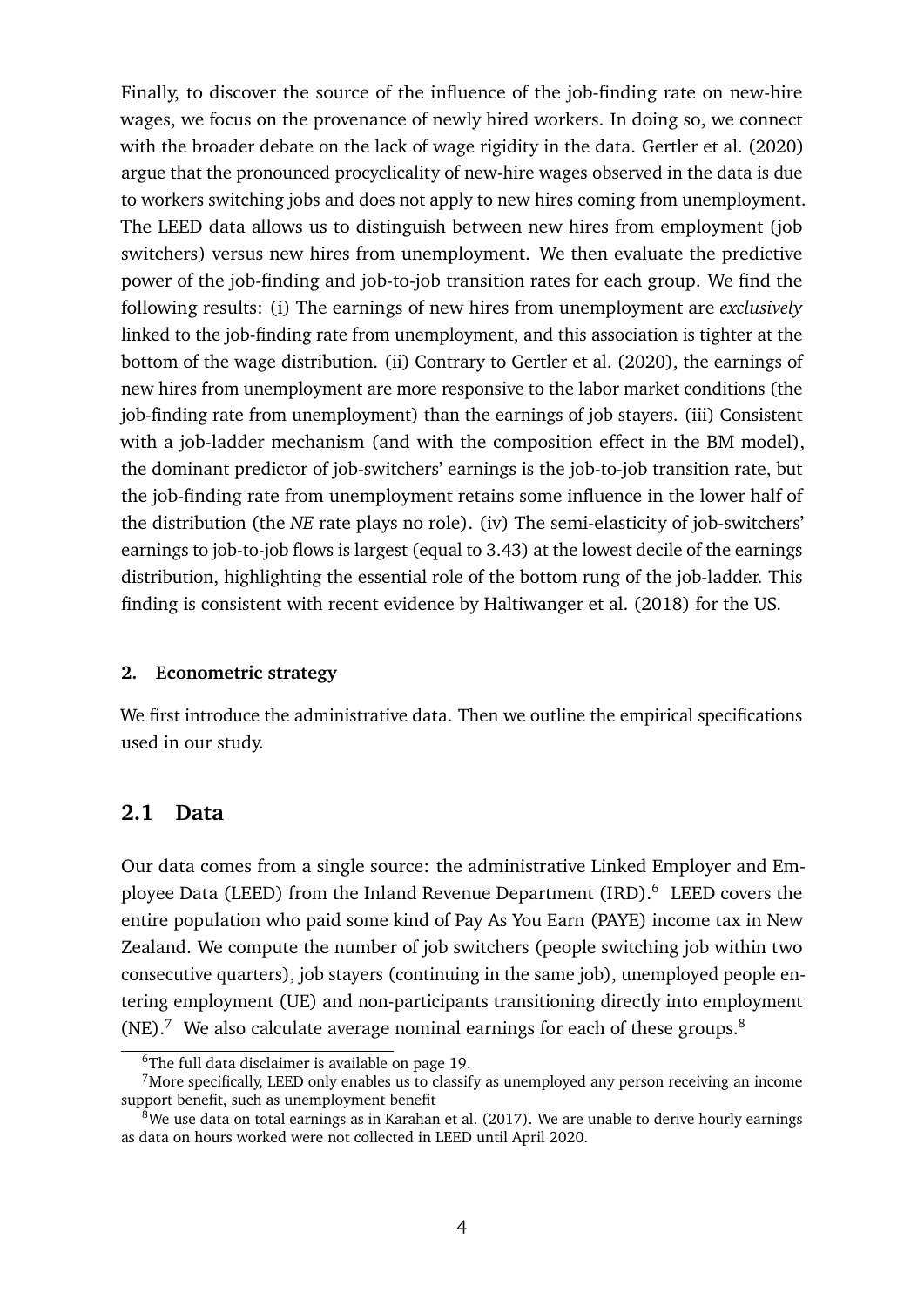Our quarterly observations use the middle month as the reference period, and are compared to the middle month of the previous quarter. In the New Zealand context, under the standard assumption that within-month job transitions are negligible, this approach should reduce the extent to which our quarterly data are affected by the timeaggregation bias.<sup>9</sup> In addition, we use the highest income employer as the reference to reduce the number of spurious job transitions identified for those with multiple employers within a month.

We then construct the time series of nominal earnings, job-finding rates and job-to-job transition rates for each of the 16 regions in New Zealand.<sup>10</sup> Our data covers the 2001Q1 to 2018Q2 period. Figure 1 plots the job-to-job transition rate for each region. Before the Global Financial Crisis, most regions had fluid labor markets with robust rates of job-to-job transition. Every region experienced a large decline in job-to-job flows around 2008-2009, and several of them had not recovered to their pre-crisis levels by the end of our sample period.

## **2.2 Empirical specifications**

Our objective is similar to Karahan et al. (2017) where the empirical framework is not intended to establish a definitive causal relationship. Rather we want to distinguish between competing theories of labor market flows based on their respective prediction in terms of the association between wages, the job-finding rate and the job-to-job transition rate.

We use the micro-data from New Zealand to test empirically the theoretical predictions of MPV about the relative explanatory power of the job-finding and job-to-job transition rates for wage growth. In line with Karahan et al. (2017), we estimate the following two fixed-effect specifications:

$$
\log W_{it} = \alpha_i + \alpha_t + \beta_i t + \alpha_u \Lambda_{it}^u + \epsilon_{it} \tag{1}
$$

$$
\log W_{it} = \alpha_i + \alpha_t + \beta_i t + \alpha_u \Lambda_{it}^u + \alpha_e \Lambda_{it}^e + \epsilon_{it}
$$
 (2)

 $^{9}$ In terms of our quarterly data, we may be incorrectly assigning a job-to-job transition to someone who transitions to unemployment in the first or last month of the quarter while moving between employers in the observed middle months. However, there are stand-down periods in the New Zealand transfer system which result in a delay of about 3 weeks before new unemployment beneficiaries receive money (in place until 2020), which lower the likelihood of these transitions being miscoded. Moreover, employees need to give their current employers at least 4 weeks' notice before leaving their jobs. Hence the spurious job transition events outlined in Karahan et al. (2017) seem less likely to apply to our quarterly data.

 $10$ Karahan et al. (2017) also use nominal earnings. There are no regional deflator data available for New Zealand.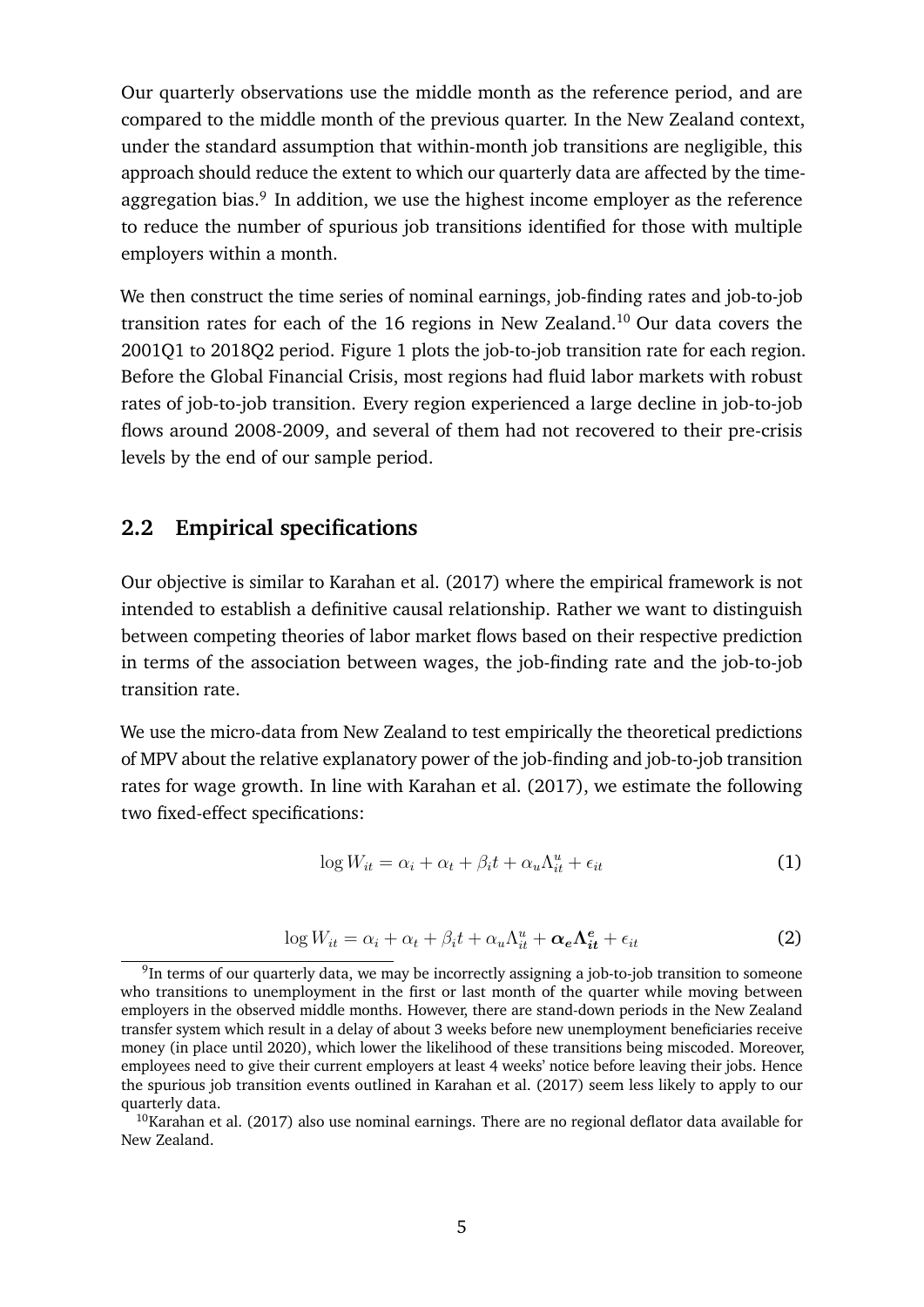**Figure 1** Regional job-to-job transition rates in New Zealand (Seasonally adjusted)



**Source:** Statistics New Zealand, author estimates.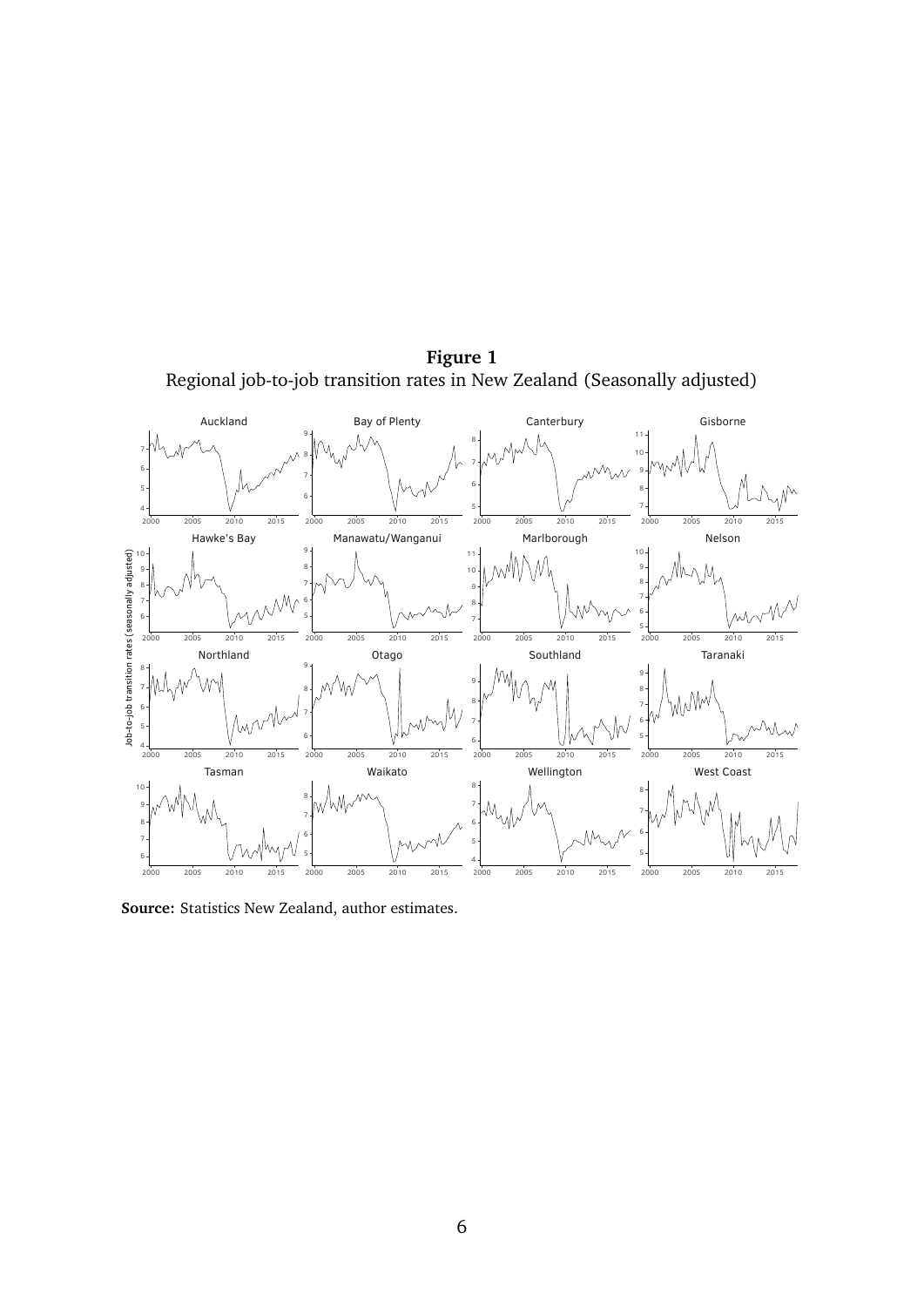where  $W_{it}$  denotes nominal earnings in region  $i$  in calendar quarter  $t$  .  $\Lambda^u_{it}$  is the transition probability from unemployment to employment in region *i* in quarter *t*. We compute it as the number of benefit recipients in region *i* in *t-1* who enter employment in the same region within the next quarter, divided by the total number of benefit recipients in region  $i$  in *t-1*.  $^{11}\Lambda^e_{it}$  is the regional job-to-job transition probability. We compute it as the share of employed people who transition from one employer in quarter *t-1* to another in quarter *t*, with no observed intervening spell of non-employment.<sup>12</sup>The parameter  $\alpha_i$ captures regional fixed effects, while the term  $\beta_i t$  allows for a region-specific time trend. The time fixed effect  $\alpha_t$  controls for variation in aggregate inflation and productivity as well as other aggregate cyclical factors. We check the validity of the fixed effects by using Hausmann's specification test. The test rejects the null hypothesis that the regional fixed effects are uncorrelated with the regressors, which confirms that our fixed-effect specification is appropriate.

Estimating specifications (1) and (2) replicates the approach of Karahan et al. (2017) for New Zealand.<sup>13</sup> We then include the regional transition probability from nonparticipation to employment,  $\Lambda_{it}^{n}$ , to obtain the following augmented specification:

$$
\log W_{it} = \alpha_i + \alpha_t + \beta_i t + \alpha_u \Lambda_{it}^u + \alpha_e \Lambda_{it}^e + \alpha_n \Lambda_{it}^n + \epsilon_{it}.
$$
 (3)

Adding the *NE* transition rate should help us to capture the very short-term unemployed (who may not register for unemployment insurance and would therefore be counted as *NE* instead of *UE* flows) and to appraise the influence of the participation margin (Elsby et al. (2015), Armstrong and Karagedikli  $(2017)$ ).<sup>14</sup>

#### **3. Results**

We start with the replication of Karahan et al. (2017) for New Zealand. We then discuss the findings from the augmented specification that aims to account for the participation margin. Finally we present results for the earnings distribution of job stayers, job switchers and new hires from unemployment.

 $11$ Not all unemployed are registered to receive an unemployment benefit. Therefore, our measure of the job-finding rate is likely to exclude the very short-term unemployed, which are the most likely to get a job. This may bias downward our estimates of the relative predictive power of the job-finding rate. Below we will explore this issue by controlling for *NE* transitions.

 $12$ We ensure that a person received continuous earnings throughout two consecutive quarters. We then check whether that person received income from the same employer or not.

 $13$ Similarly to Karahan et al. (2017), a caveat of our approach to test the predictions of the BM model is that  $\Lambda^e_{it}$  and  $\Lambda^u_{it}$  measure the realized transition rates rather than the arrival rates of job offers to employed and unemployed workers respectively.

<sup>&</sup>lt;sup>14</sup>However, our LEED-based measure of *NE* flows may include recent migrants to New Zealand, which we cannot identify separately. If migrants are self-selected and there are differences in average skill sets between natives and migrants, the interpretation of the coefficient  $\alpha_n$  might not be straightforward.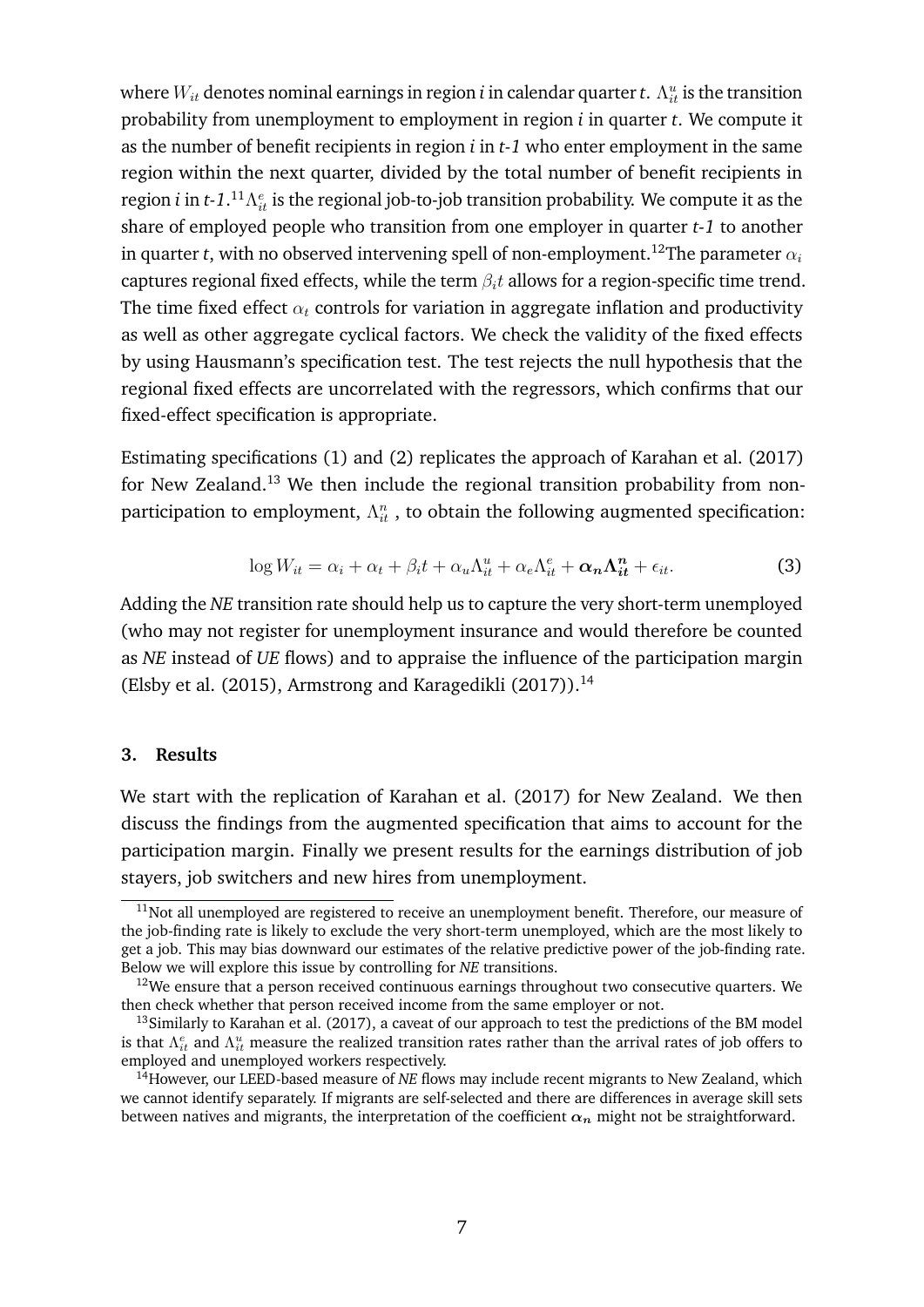## **3.1 Replication of Karahan et al. (2017) for New Zealand**

MPV point out that, in the BM model, wages and job-to-job transitions interact through two mechanisms: a compositional effect and a strategic rent-extraction channel. The former mechanism follows from job-switchers climbing up the job ladder: workers transit between jobs when they receive (and accept) a higher wage offer. The latter effect reflects the competition between firms to retain their workforce when workers have more outside options: employees may extract a wage increase by generating an outside offer and asking their current employer to match it. In that case, the worker does not switch jobs but still gets a pay rise. Both channels favor the job-to-job transition rate over the job-finding rate from unemployment in terms of explaining the dynamics of new-hire earnings. In addition, the strategic effect also implies a positive relationship between job-to-job transitions and job-stayer earnings.

The New Zealand micro data allows us to distinguish between job-stayers and new hires. Haefke et al. (2013) show that the wages of newly hired workers are much more volatile and procyclical than the wages of job stayers. We follow Karahan et al. (2017) and estimate equations (1) and (2) for these two groups. The results are reported in Table 1.<sup>15</sup>The first two columns of Table 1 report the results for stable earnings. When we only include the job-finding rate, the semi-elasticity of stable earnings to the jobfinding rate is about 0.08 and significant at the 5 percent level. A one percentage point increase in the job-finding rate is accompanied by a 0.08 percent increase in earnings for job-stayers. Controlling for the job-to-job transition rate has little impact on the explanatory power of the job-finding rate which, in contrast to Karahan et al. (2017), remains significant at the 5 percent level. The association between stable earnings and the job-to-job transition probability is stronger, with an estimated semi-elasticity equal to 0.22 and significant at the 5 percent level, providing some support for the strategic rent-extraction channel.<sup>16</sup>

The next two columns present the results for new-hire earnings. When included on its own, the job-finding rate is a significant predictor of earnings growth for new hires with an estimated semi-elasticity equal to 0.37. In stark contrast to Karahan et al. (2017) and Moscarini and Postel-Vinay (2016), when we control for the job-to-job transition rate, we find that the explanatory power of the job-finding rate does not evaporate: it declines slightly to 0.30 but remains significant at the 5 percent level. We find a tight link between new-hire earnings and the job-to-job transitions, with a highly-significant semi-elasticity equal to 1.61. Our results confirm that the wages of newly hired workers

 $15$ We use the terms 'job stayers' and 'stable earners' interchangeably to denote people who remain employed in the same job.

<sup>&</sup>lt;sup>16</sup>We will see in the next section that this support vanishes when we control for transitions from inactivity to employment.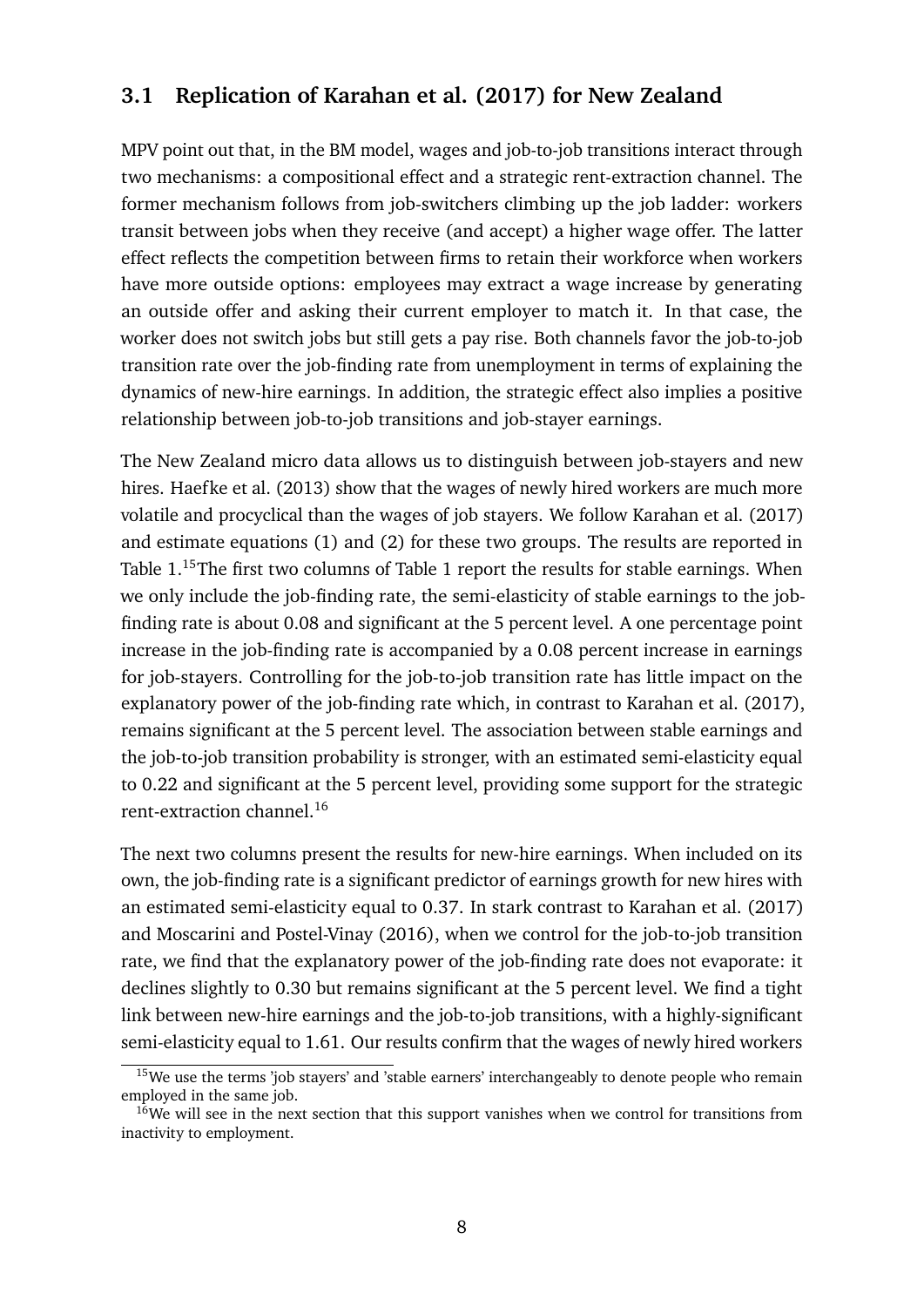|               |                      | Stable Earners               |         | New Hires             |                      | All                   |
|---------------|----------------------|------------------------------|---------|-----------------------|----------------------|-----------------------|
|               | (1)                  | (2)                          | (1)     | (2)                   | (1)                  | (2)                   |
| $\Lambda^{u}$ | $0.077**$<br>(0.030) | $0.067**$ 0.373**<br>(0.025) | (0.140) | $0.300**$<br>(0.122)  | $0.252**$<br>(0.088) | $0.204**$<br>(0.076)  |
| $\Lambda^e$   |                      | $0.222**$<br>(0.099)         |         | $1.611***$<br>(0.304) |                      | $1.054***$<br>(0.180) |

**Table 1** Main Results: Replication of Karahan et al. (2017)

**Note:** Number of observations: 1168. Robust standard errors (clustered at regional level) in parentheses. \*\*\*:  $p < 0.01$ , \*\*:  $p < 0.05$ , \*:  $p < 0.1$ .

are much more responsive to labor market conditions than the wages of job stayers, as pointed out by Haefke et al. (2013).

The last two columns show the results for all earnings, with no distinction between new-hires and stable earners. On its own, the job-finding rate is significant. Once we include the job-to-job transition rate, the explanatory power of the job-finding rate diminishes slightly, from 0.25 to 0.20, but remains significant. The coefficient estimate of the job-to-job transition rate is about five times larger than the one of the job-finding rate. A one percentage point increase in the job-to-job transition rate yields roughly a 1 percent rise in average earnings. To sum up, compared to Karahan et al. (2017), the key difference is that the job-finding rate from unemployment plays a role in describing wage dynamics of newly hired workers even after controlling for the job-to-job transition rate.

## **3.2 Taking the participation margin into account**

As discussed above, the LEED data only allows us to classify as unemployed any person receiving an income support benefit, such as unemployment insurance benefit. Some short-term unemployed may not register for the unemployment benefit, especially the individuals who are more likely to find a job quickly (because they search harder or are more employable). Our procedure will mistakenly count these transitions as *NE* instead of *UE* flows and our measure of the job-finding rate will miss these individuals. We think this could work against the job-finding rate, and so might artificially bias upward the explanatory power of the job-to-job rate.

Controlling for the *NE* transition rate may help account for the unregistered short-term unemployed and, more generally, may shed light on the influence of the participation margin. Moscarini and Postel-Vinay (2017) find evidence of a tight link between wages and *NE* transitions in the US. Elsby et al. (2015) document that flows in and out of the labor force are responsible for up to a third of the cyclical volatility of the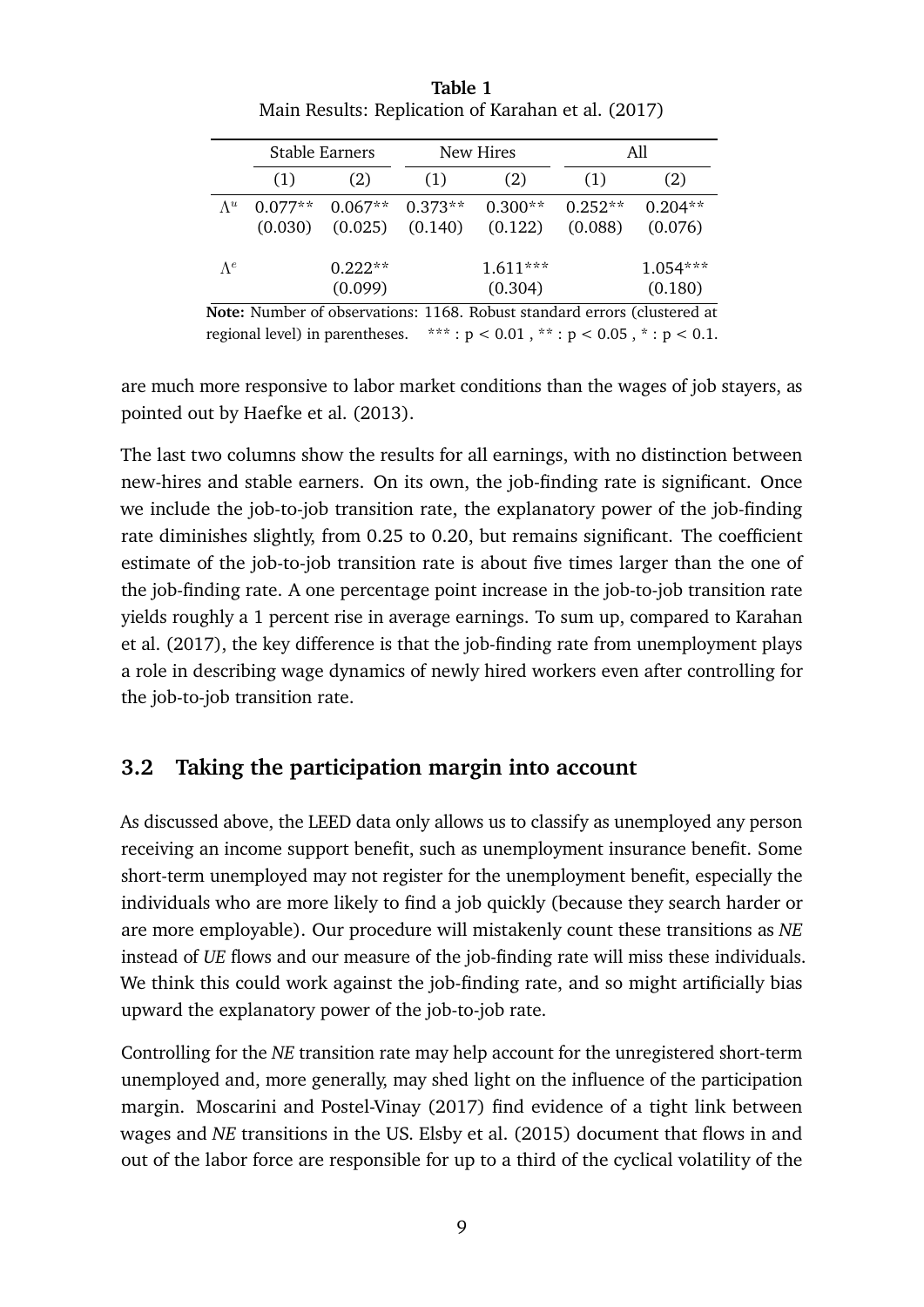unemployment rate. Armstrong and Karagedikli (2017) argue that the significance of the participation margin might even be larger in New Zealand.

To explore these issues, we estimate specification (3), which adds the regional inactivityto-employment transition rates. To assess the robustness of our baseline findings to controlling for *NE* transitions, Table 2 compares the results from specifications (2) and (3).

|             | <b>Stable Earners</b> |            |            | New Hires  | All        |            |
|-------------|-----------------------|------------|------------|------------|------------|------------|
|             | (2)                   | (3)        | (2)        | (3)        | (2)        | (3)        |
| $\Lambda^u$ | $0.067**$             | $0.060**$  | $0.300**$  | $0.292**$  | $0.204**$  | $0.197**$  |
|             | (0.025)               | (0.022)    | (0.122)    | (0.121)    | (0.076)    | (0.075)    |
| $\Lambda^e$ | $0.222**$             | 0.176      | $1.611***$ | $1.559***$ | $1.054***$ | $1.004***$ |
|             | (0.099)               | (0.102)    | (0.304)    | (0.298)    | (0.180)    | (0.177)    |
| $\Lambda^n$ |                       | $1.441***$ |            | 1.633*     |            | $1.575***$ |
|             |                       | (0.302)    |            | (0.753)    |            | (0.506)    |

| Table 2                        |
|--------------------------------|
| Controlling for NE transitions |

**Note:** Number of observations: 1168. Robust standard errors (clustered at regional level) in parentheses. \*\*\*:  $p < 0.01$ , \*\*:  $p < 0.05$ , \*:  $p < 0.1$ .

For stable earners, we find that controlling for *NE* transitions alters the estimation results in two ways. First, the influence of the job-finding rate remains stable and significant while the predictive power of the job-to-job rate becomes insignificant, casting doubt on the significance of the strategic rent-extraction effect in the New Zealand context. The stable earners group consists of employed people who do not engage in search activity and of employed people who engaged in on-the-job search but decided to stay in the same job. The rent-extraction channel only applies to the latter group and it might be hard to detect evidence of it when the strategically searching job-stayers are scarce compared to the non-searching job stayers. Second, the semielasticity of stable earnings to *NE* flows is large (equal to 1.44) and highly significant. Note, however, that the LEED data does not enable us to distinguish between new migrants and non-participants. Hence we should interpret this coefficient cautiously. Wages of job stayers are manifestly related to the job-finding rates from inactivity and unemployment, pointing towards a link between stable earnings and workers' participation decision.

For new-hire earnings, controlling for *NE* transitions has no effect on the baseline findings: the coefficients of the job-finding and job-to-job rates remain unchanged, 0.29 and 1.56 respectively (both highly significant). The coefficient of the *NE* rate is imprecisely estimated and barely significant.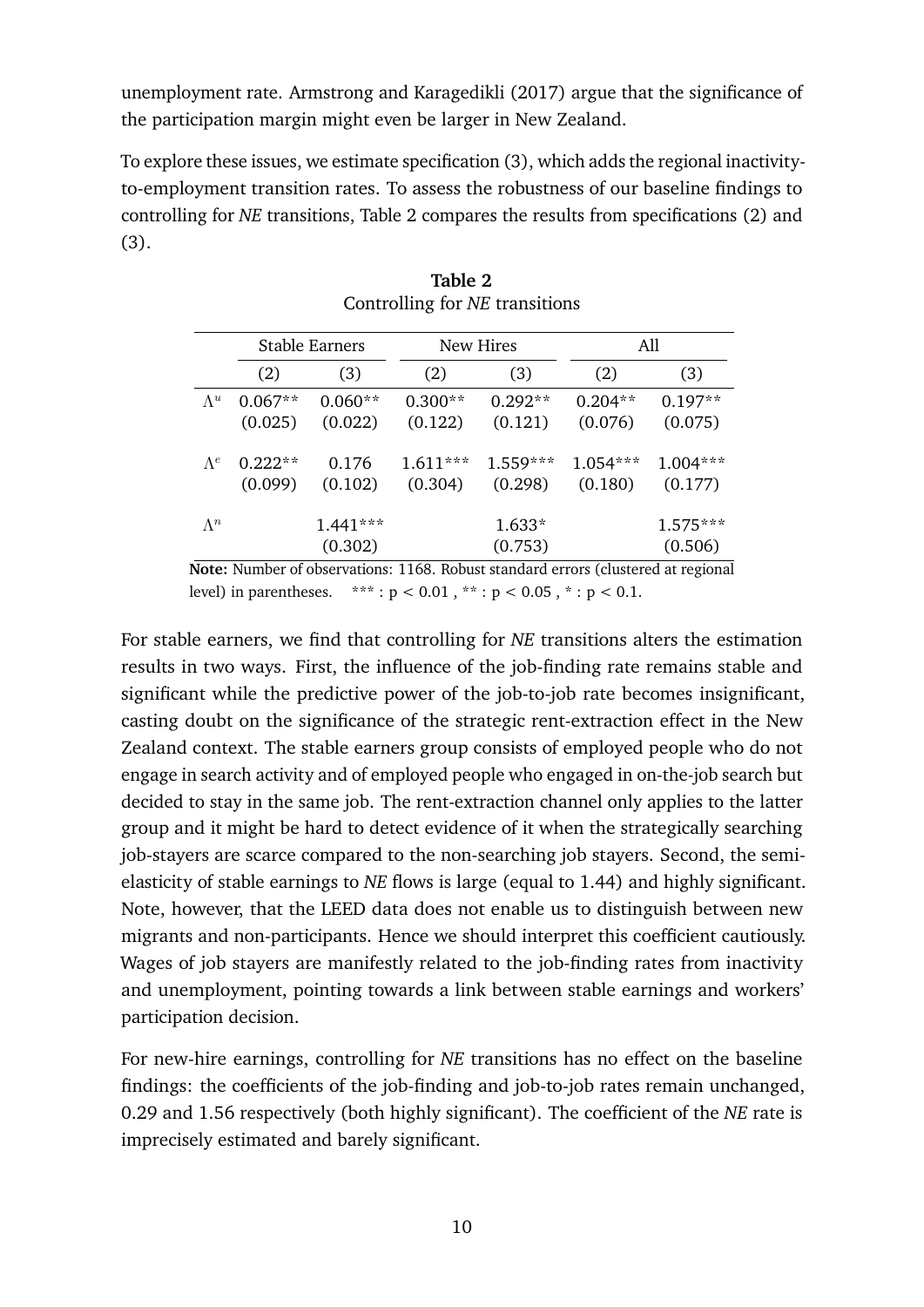Interestingly, the relationship between *NE* transitions and earnings is much stronger for job-stayers than for new hires. This is consistent with the view that our measure of *NE* flows partly reflect inflows of migrants who start working immediately. Coleman and Karagedikli (2018) and Howard (2020) provide evidence indicating that positive net migration flows boost aggregate demand and put broad-based upward pressures on prices throughout the economy, including the labor market, thereby lifting the average wage.

# **3.3 Looking at the earnings distribution of stable earners, job switchers and new hires from unemployment**

The LEED data allows us to go beyond the usual dichotomy between stable earners and new hires. To uncover the origin of the influence of the job-finding rate on new-hire wages, we follow Gertler et al. (2020) and distinguish between new hires coming from unemployment (*UE* new hires) versus new hires switching from one job to another.<sup>17</sup> Furthermore, to understand which part of the earnings distribution contributes most to the explanatory power of the job-finding rate, we estimate specification (3) for each group at each decile of that group's earnings distribution. Table 3 shows the results for stable earners, while Table 4 focuses on the two categories of new hires.

|        |                                          | <b>Job Stayers</b> |               |
|--------|------------------------------------------|--------------------|---------------|
| Decile | $\Lambda^{u}$                            | $\Lambda^e$        | $\Lambda^n$   |
| 10th   | $0.131*$                                 | 0.722              | $1.154*$      |
| 20th   | $0.081**$                                | $0.295*$           | $1.169***$    |
| 30th   | $0.056**$                                | $0.222*$           | 1.334***      |
| 40th   | $0.041*$                                 | 0.176              | 1.356***      |
| 50th   | $0.045*$                                 | 0.112              | $1.246***$    |
| 60th   | $0.061**$                                | 0.094              | $1.301***$    |
| 70th   | $0.061**$                                | 0.103              | 1.299***      |
| 80th   | $0.059***$                               | 0.069              | 1.393***      |
| 90th   | $0.061***$                               | 0.081              | $1.451***$    |
|        | Note: Number of observations: 1168.      |                    | ***<br>: $p<$ |
|        | $0.01$ , **: $p < 0.05$ , *: $p < 0.1$ . |                    |               |

**Table 3** Regressions by Deciles for Stable Earnings

Looking at Table 3, we see a positive relationship between stable earnings and the jobfinding rate at all deciles of the earnings distribution. The link is quantitatively small but consistently significant. The predictive power of the job-to-job rate is insignificant

 $17$  For completeness, we have also considered new hires transitioning from inactivity. However, none of the transition rates appeared to be linked with the earnings of that group. These results are available upon request.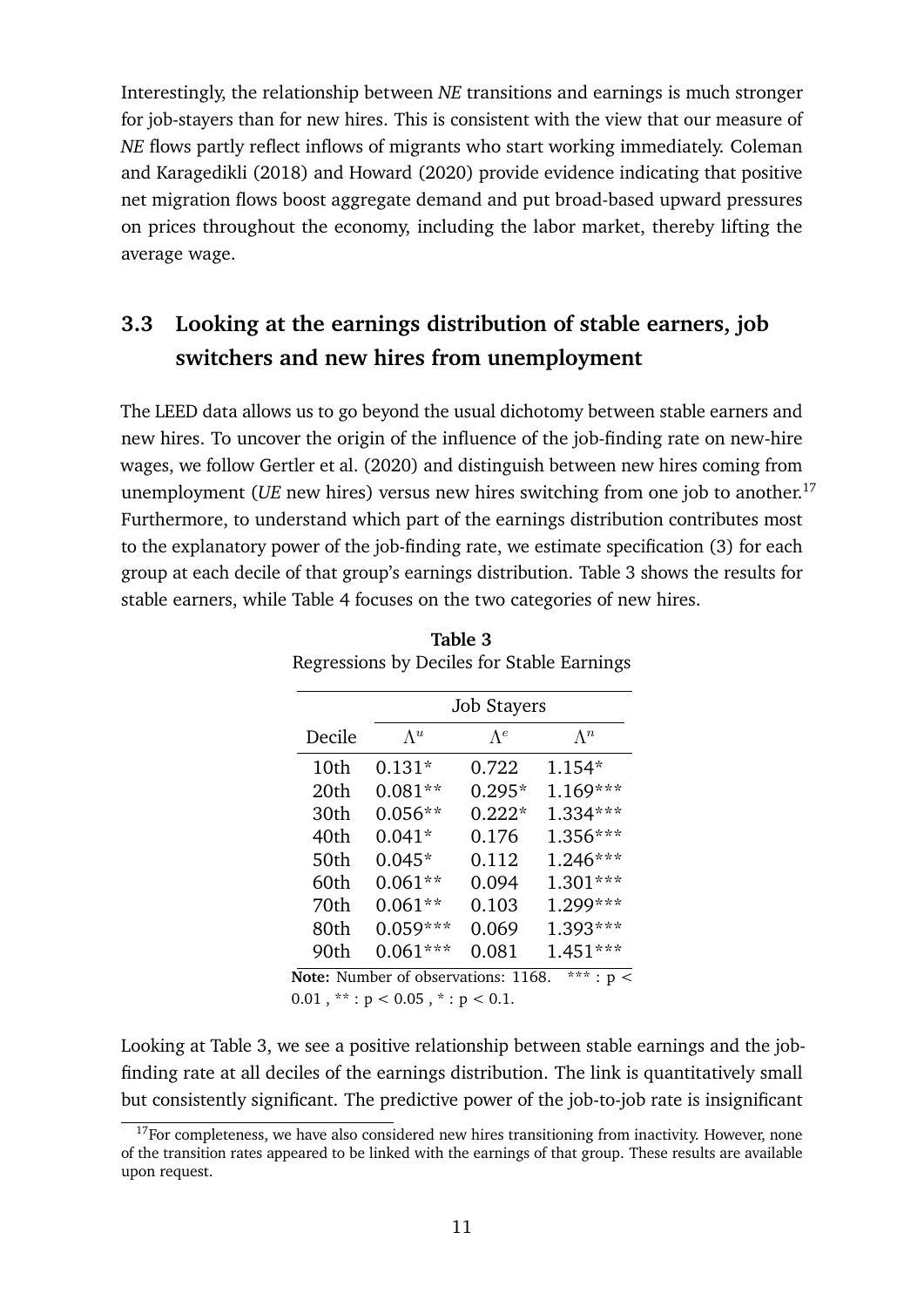at most deciles, casting doubt on the the strategic effect of the BM model in the New Zealand context. Stable earnings are tightly linked with the *NE* rate. This is in line with Moscarini and Postel-Vinay (2017) who find a close relationship between wages and *NE* transitions in the US, as well as with Armstrong and Karagedikli (2017) who argue that *NE* flows are particularly large in New Zealand. However, as discussed above, LEED does not enable us to disentangle migrants from non-participants, and we cannot rule out the conjecture that migration flows are a prime determinant of cyclical variations in stable earnings in New Zealand. A deeper analysis of the roles of migrants and non-participants in New Zealand wage dynamics is an interesting avenue for future research.

|        |             | UE New Hires |             |             | Job Switchers |             |
|--------|-------------|--------------|-------------|-------------|---------------|-------------|
| Decile | $\Lambda^u$ | $\Lambda^e$  | $\Lambda^n$ | $\Lambda^u$ | $\Lambda^e$   | $\Lambda^n$ |
| 10th   | $1.796***$  | 1.299        | $-3.248$    | $0.674**$   | $3.430***$    | 3.429       |
| 20th   | $2.040***$  | 1.772        | $-2.596$    | $0.486***$  | $2.748***$    | 1.558       |
| 30th   | $1.871***$  | 1.165        | $-2.505$    | $0.329***$  | $2.439***$    | 1.173       |
| 40th   | $1.480***$  | 1.152        | $-1.749$    | $0.249***$  | $2.458***$    | 1.202       |
| 50th   | $1.166***$  | 1.197        | $-0.706$    | $0.218***$  | $2.496***$    | 1.164       |
| 60th   | $0.931**$   | 1.011        | $-0.357$    | $0.161**$   | $2.511***$    | 1.455       |
| 70th   | $0.696**$   | 0.918        | 0.334       | 0.096       | $2.495***$    | 1.370       |
| 80th   | 0.404       | $1.031*$     | 0.411       | 0.056       | $2.293***$    | 0.741       |
| 90th   | 0.021       | $1.003*$     | 0.371       | 0.007       | $1.661***$    | 1.025       |

**Table 4** Regressions by Deciles for New-Hire Earnings

**Note:** Number of observations: 1168. \*\*\*:  $p < 0.01$ , \*\*:  $p < 0.05$ , \*:  $p < 0.1$ .

Turning to Table 4, we see that the earnings of newly hired workers transitioning from unemployment are *exclusively* linked to the job-finding rate. This association is stronger at the bottom of the distribution: the semi-elasticity is equal to 1.9 and highly significant at the three lower deciles. It then declines progressively as we move to higher deciles. Contrary to Gertler et al. (2020), the earnings of new hires from unemployment are more responsive to the labor market conditions (the job-finding rate from unemployment) than the earnings of job stayers. Interestingly, the influence of the job-finding rate is stronger on new-hire wages at lower deciles of the wage distribution, in line with findings of Katz and Krueger (1999) that the wage Phillips curve is more vivid for low-wage workers.

The earnings of job-switchers are primarily connected with the job-to-job transition rate. This association is tight and highly significant (at 1 percent) throughout the entire earnings distribution. The semi-elasticity of job-switcher earnings to the job-to-job rate is 3.43 at the lowest decile. It then declines gradually to reach 1.66 at the top decile. Surprisingly, the job-finding rate also plays a significant role at the bottom half of the earnings distribution of job-switchers. The explanatory power of the *NE* rate is insignificant at all deciles.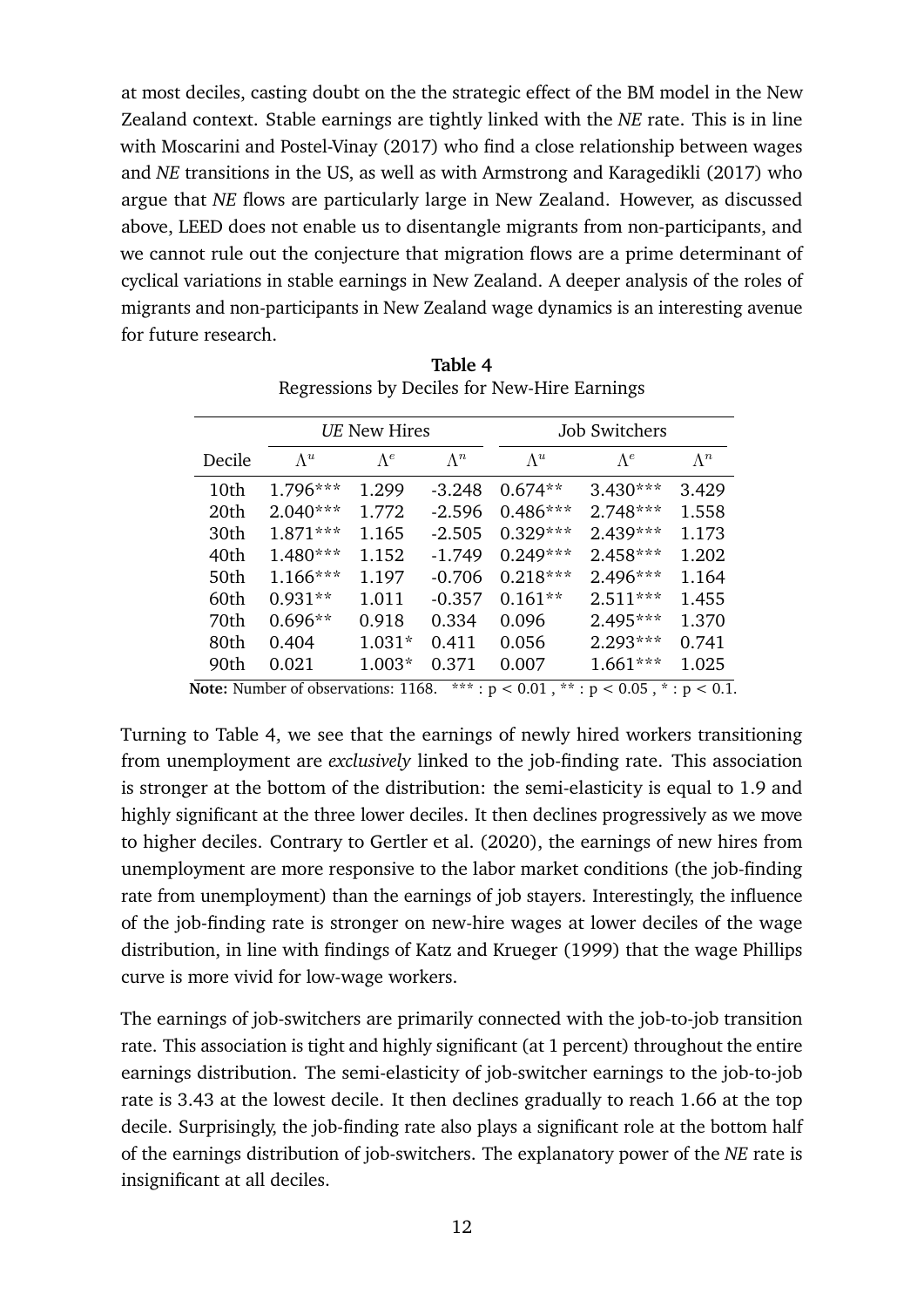The results in this section include a number of insights, some of which are new, on the cyclical wage dynamics of newly hired workers. In contrast to Karahan et al. (2017) and Moscarini and Postel-Vinay (2016), our results show that the job-finding rate plays an important role in describing the cyclical wage dynamics of newly hired workers even after controlling for the job-to-job and *NE* rates. Indeed, the job-finding rate from unemployment is the only transition rate that consistently displays a significant relationship with the earnings of *all* categories of workers: job-stayers, new-hires from unemployment and new-hires switching jobs. Instead, once we control for the jobfinding and *NE* rates, the job-to-job transition rate appears to be exclusively connected to the earnings of new hires switching jobs, suggestive of a pure composition effect. The fact that the semi-elasticity of job-switcher earnings to the job-to-job rate is largest at the lowest decile of the earnings distribution further highlights the importance of the bottom rung of the job-ladder, in line with Haltiwanger et al. (2018).

## **4. Conclusions**

In this paper, motivated by recent findings of Moscarini and Postel-Vinay (2016) and Karahan et al. (2017), we have attempted to distinguish between two models of wage determination – one in which the job-finding probability of the unemployed plays a key role (the DMP model), and an other in which it does not play any role for the benefit of the job-to-job transition rate (the BM model). To do so, we have used administrative data from New Zealand and replicated the empirical strategy of Karahan et al. (2017), exploiting pooled cross-regional variations, to assess the explanatory power of the job-finding and job-to-job transition rate for te cyclical wage dynamics of stable earners and new hires.

Although some of our results lend support to the view that on-the-job search is a prominent factor of cyclical wage dynamics in New Zealand - specifically, new-hire earnings are tightly linked to the pace of job-to-job reallocation - some others differ starkly from Karahan et al. (2017) and Moscarini and Postel-Vinay (2016). In particular, we find that the job-finding rate retains significant explanatory power for the earning dynamics of newly hired workers even when controlling for the pace of job-to-job transitions. This result poses a challenge to the BM model. When we control for *NE* flows, the explanatory power of the job-to-job transition rate disappears for stable earnings, suggesting that the strategic rent-extraction channel of the BM model is not relevant in the New Zealand context. Instead, the participation margin seems to matter for the evolution of stable earnings, an aspect neglected in the BM and DMP model.

To discover the source of the influence of the job-finding rate on the cyclical wage dynamics of new hires, we have then distinguished between the new hires coming from the unemployment pool and those transitioning from one job to another. For each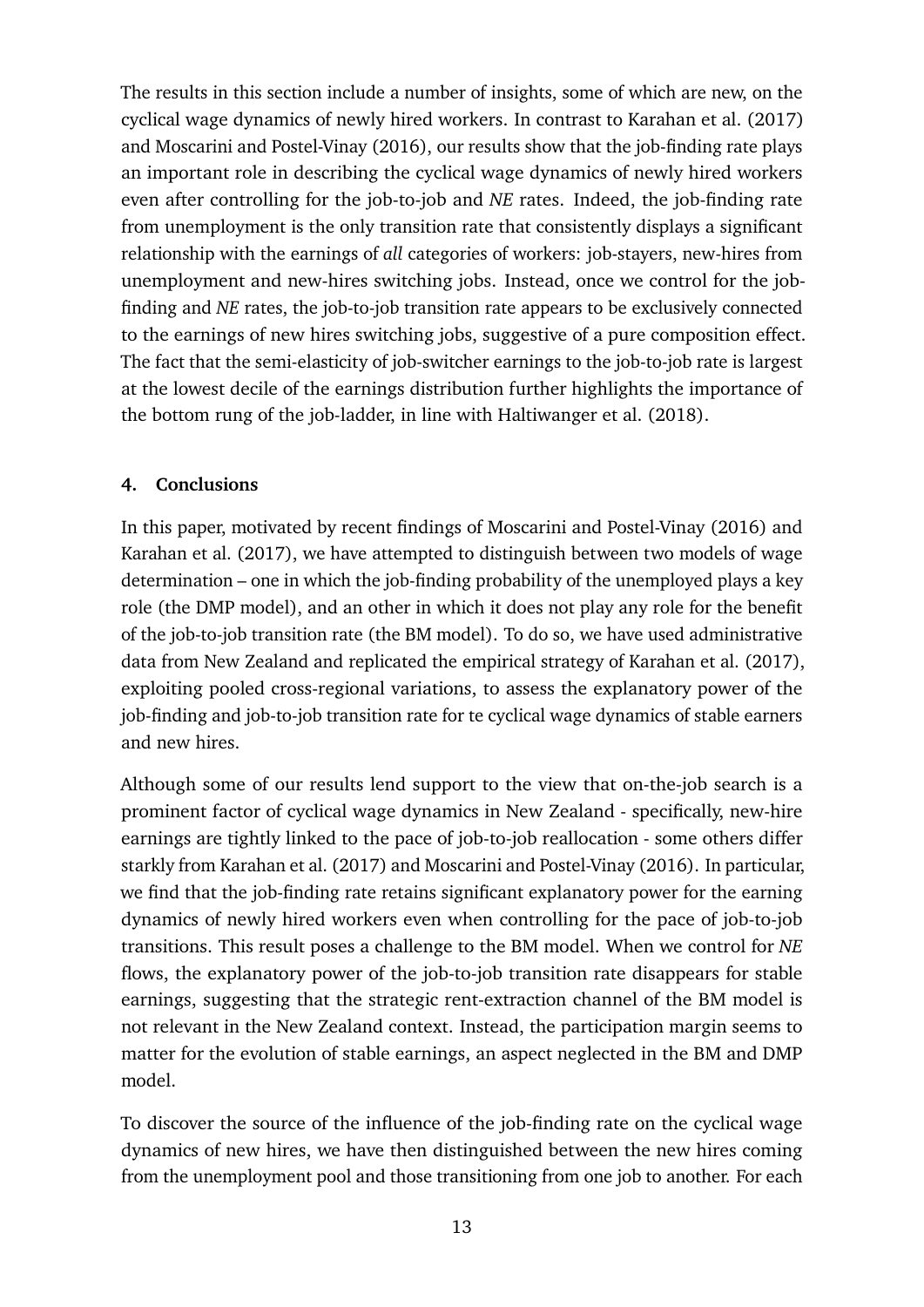category, we have evaluated the comparative explanatory power of the job-finding rate at different deciles of the earnings distribution. Earnings of new hires from unemployment are exclusively linked to the job-finding rate, and this association is especially tight at the bottom of the earnings distribution. Moreover, the earnings of *UE* new hires are more responsive to the labor market conditions (the job-finding rate from unemployment) than the earnings of job stayers, in contrast to evidence reported by Gertler et al. (2020). Surprisingly, the job-finding rate also plays a role in describing the earnings dynamics of job-switchers at the lower half of the earnings distribution. However, job-switchers' earnings are primarily linked to the job-to-job transition rate, in agreement with the composition channel (i.e. a job-ladder mechanism) in the BM model. Furthermore, consistent with Haltiwanger et al. (2018), the bottom rung of the job-ladder is the most essential one.

Our findings can inform recurrent policy debates on cyclical wage dynamics. Understanding the mechanisms of labor market dynamics and wage fluctuations is paramount to any central bank pursuing a flexible inflation targeting strategy. In a number of countries, including New Zealand, the recent experience before the Covid-19 pandemic, marked by low unemployment rates and subdued wage growth, left many policymakers perplexed.<sup>18</sup> Our results highlight the prominence of a composition effect, working through a job-ladder mechanism, for wage growth in New Zealand. Besides, our findings reveal that the job-finding rate is linked to the wage dynamics of both stable earners and new hires, especially those coming from the unemployment pool.

Finally, Kudlyak (2014) and Basu and House (2016) show that it is the present discounted value of wages that matters for firms' hiring decision in the DMP model. This is especially the case in the presence of implicit contracts whereby wages of newly hired workers respond more to the outside option than wages of existing workers (Beaudry and DiNardo (1991)), as we find in the New Zealand data. An interesting avenue for future research would be to investigate how the user cost of labor (the effective price for new hires) responds to the outside option in New Zealand data.

## **Appendix: Robustness checks**

In this appendix, we conduct a number of robustness checks for the 'All employees' category. Our first robustness check is motivated by the observation in Figure 1 that the regional job-to-job series may contain a structural break around 2008: job-to-job flows in all regions experienced a sharp fall in 2008 and, in many regions, they did not recover fully over the subsequent decade. In order to detect a possible break, we

 $18$ Recent papers, such as Jørgensen and Lansing (2022), argue for an important role of expectations in the behavior of the Phillips Curve.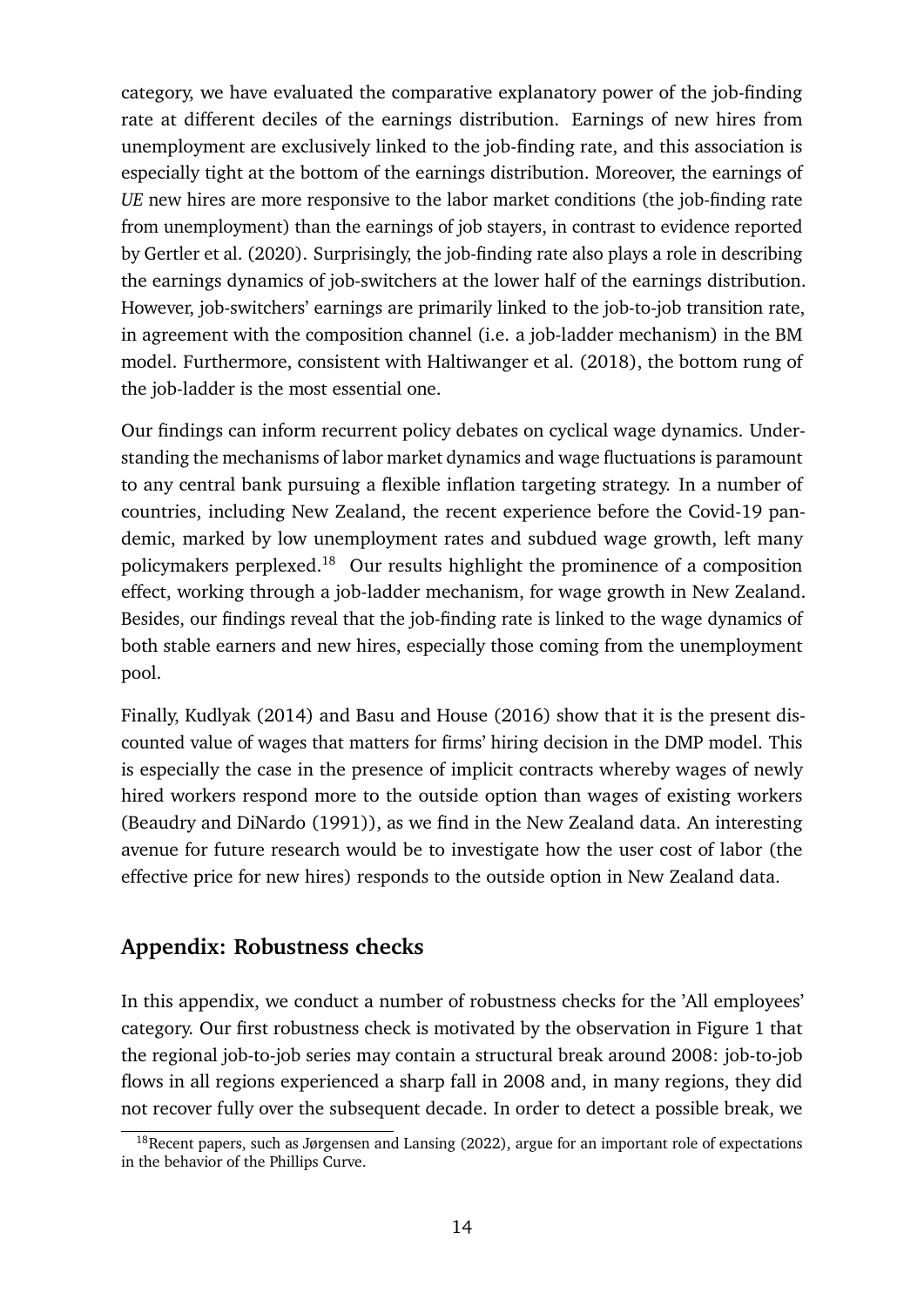run the Bai-Perron break test. The test signals the presence of a structural break in 2008Q2. Based on this information, we split the sample at that date and re-estimate specifications (1) to (3) over each sub-period. Table 5 displays the results. Several comments are in order. First, the influence of the job-finding rate appears to have declined over time: the point estimate of the semi-elasticity falls from 0.325 in the first period to 0.157 in the second period. Although small in magnitude, the explanatory power of the job-finding rate remains highly significant in both periods. Second, the effect of job-to-job flows seems to have become somewhat more pronounced over time: the point estimate of the semi-elasticity of earnings with respect to the job-tojob probability increases moderately from 0.878 pre-2008 to 1.175 post-2008. The explanatory power of the job-to-job transition rate is highly significant in both periods. Finally, the influence of the inactivity-to-employment transition rate is highly unstable across the two periods. This striking instability calls for some caution when interpreting the influence of *NE* flows on earnings dynamics in New Zealand. As pointed out in the main text, a caveat of our analysis is that we cannot distinguish between *NE* flows and immigrants to New Zealand who start working shortly after their arrival. We leave that issue for future research.

|             |                       | Pre-2008             |                                            |             |                       | Post-2008             |                       |
|-------------|-----------------------|----------------------|--------------------------------------------|-------------|-----------------------|-----------------------|-----------------------|
| $\Lambda^u$ | $0.392***$<br>(0.134) | $0.326**$<br>(0.131) | $0.325**$<br>(0.129)                       | $\Lambda^u$ | $0.195***$<br>(0.061) | $0.168***$<br>(0.050) | $0.157***$<br>(0.049) |
| $\Lambda^e$ |                       | (0.184)              | $0.880***$ 0.878*** $\Lambda^e$<br>(0.180) |             |                       | $1.226***$<br>(0.303) | $1.175***$<br>(0.301) |
| $\Lambda^n$ |                       |                      | 0.039<br>(0.731)                           | $\Lambda^n$ |                       |                       | $2.691***$<br>(0.530) |

**Table 5** Pre- and Post-Break Estimation

Robust standard errors in parentheses  $**p<0.01, **p<0.05, *p<0.1$ . Number of observations: 1168.

To further explore the nature of the structural break, we perform a second robustness check. Instead of splitting the sample period in 2008, we now introduce a dummy variable,  $break$ , that takes the value 0 before 2008:Q2 and 1 afterwards. The dummy variable enters in specification (2) and (3) as an interaction term with the job-finding rate  $\Lambda^u$ , the job-to-job transition rate  $\Lambda^e$  and the inactivity-to-employment transition rate  $\Lambda^n$ . The results are reported in Table 6. For both specifications, the slope interaction terms are insignificant, suggesting that the explanatory power of each transition rate stays relatively constant across the two periods. The break appears to be significant, but that comes from the intercept, not from the slope coefficients. Interestingly, the influence of  $\Lambda^n$  is now insignificant. Altogether, the two robustness checks convey the impression that our findings regarding the respective explanatory power of the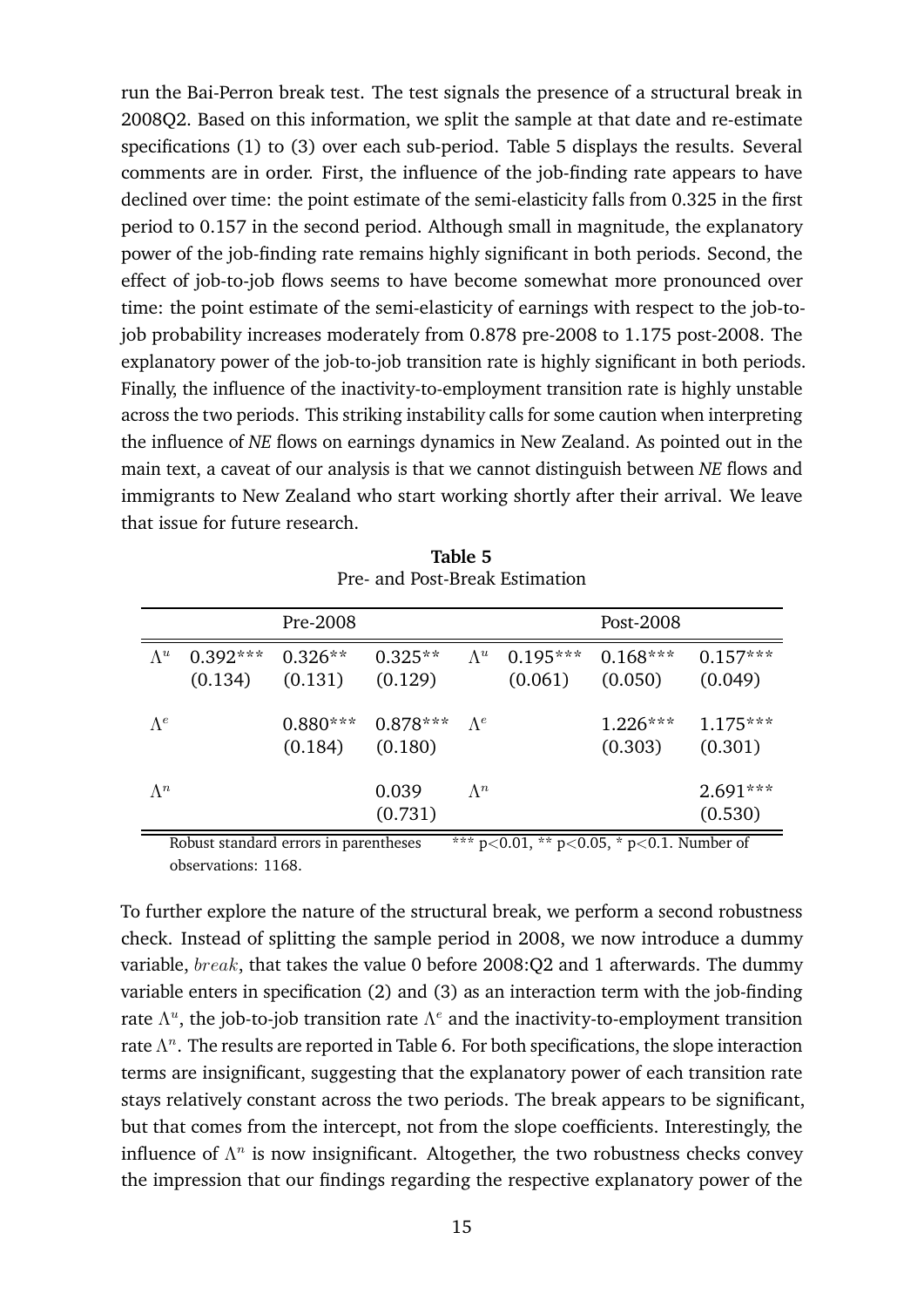|                          | (2)                | (3)        |
|--------------------------|--------------------|------------|
| $\Lambda^u$              | $0.261^{\ast\ast}$ | $0.247**$  |
|                          | (0.110)            | (0.114)    |
| $\Lambda^e$              | $1.032***$         | $1.025***$ |
|                          | (0.167)            | (0.188)    |
| $\Lambda^n$              |                    | 0.907      |
|                          |                    | (0.881)    |
| break                    | $0.616***$         | $0.600***$ |
|                          | (0.016)            | (0.024)    |
| $\Lambda^u \times break$ | 0.083              | $-0.078$   |
|                          | (0.060)            | (0.068)    |
| $\Lambda^e \times break$ | -0.023             | $-0.123$   |
|                          | (0.200)            | (0.248)    |
| $\Lambda^n \times break$ |                    | 1.489      |
|                          |                    | (1.713)    |

**Table 6** Full Sample Estimates with Break Interactions

Robust standard errors clustered at regional level in parentheses. \*\*\*  $p<0.01$ , \*\*  $p<0.05$ , \*  $p<0.1$ . Number of observations: 1168.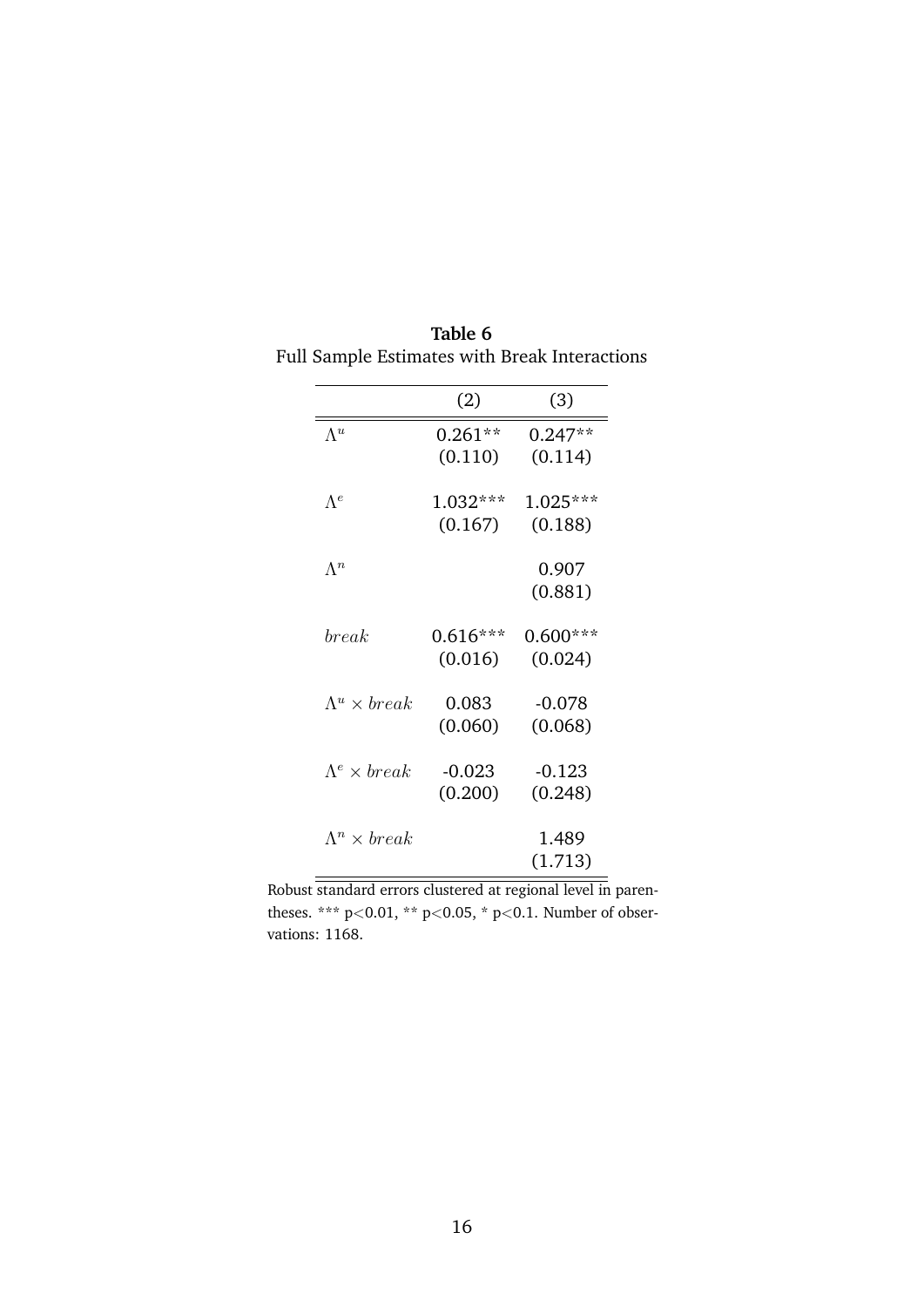job-finding rate and the job-to-job transition rate are reasonably robust, and that we should interpret the influence of *NE* flows on earnings with a pinch of salt.

|             |           | (2)       | (3)        |            |  |
|-------------|-----------|-----------|------------|------------|--|
|             | (a)       | (b)       | (c)        | (d)        |  |
| $\Lambda^u$ | $0.204**$ | $0.215**$ | $0.197**$  | $0.207**$  |  |
|             | (0.076)   | (0.082)   | (0.075)    | (0.081)    |  |
| $\Lambda^e$ | 1.054***  | 1.037***  | $1.004***$ | $0.998***$ |  |
|             | (0.179)   | (0.187)   | (0.177)    | (0.182)    |  |
| $\Lambda^n$ |           |           | $1.575***$ | $1.530***$ |  |
|             |           |           | (0.505)    | (0.486)    |  |
| $lw(-1)$    |           | $0.105*$  |            | 0.096      |  |
|             |           | (0.059)   |            | (0.057)    |  |

**Table 7** Controlling for lagged earnings

(clustered at regional level) in parentheses. \*\*\*:  $p < 0.01$ , \*\*:  $p < 0.05$ , \*:  $p < 0.1$ .

Our last robustness check tackles a different issue. For the sake of comparability with Karahan et al. (2017), our baseline specifications did not include the lagged log wage. These regressions all featured time fixed effects which were expected to capture the persistent element in wages. We now check this conjecture by including the lagged log wage in specifications (2) and (3). Looking at Table 7, we see that the lagged log wage term turns out to be economically and statistically insignificant, and its inclusion does not affect noticeably the coefficients of the job finding rate and job-to-job transition rate. This confirms the adequacy of the baseline specifications with time fixed effects.

#### **References**

- Armstrong, Jed, and Özer Karagedikli. 2017. *The role of non-participants in labour market dynamics.* Reserve Bank of New Zealand Analytical Notes series AN2017/01.
- Basu, Susanto, and Christopher House. 2016. "Allocative and Remitted Wages: New Facts and Challenges for Keynesian Models." Edited by John B. Taylor and Harald Uhlig. *Handbook of Macroeconomics* 2A:297–354.
- Beaudry, Paul, and John DiNardo. 1991. "The Effect of Implicit Contracts on the Movement of Wages over the Business Cycle: Evidence from Micro Data." *Journal of Political Economy* 99 (4): 665–688.
- Burdett, Kenneth, and Dale Mortensen. 1998. "Wage Differentials, Employer Size, and Unemployment." *International Economic Review* 39 (2): 257–73.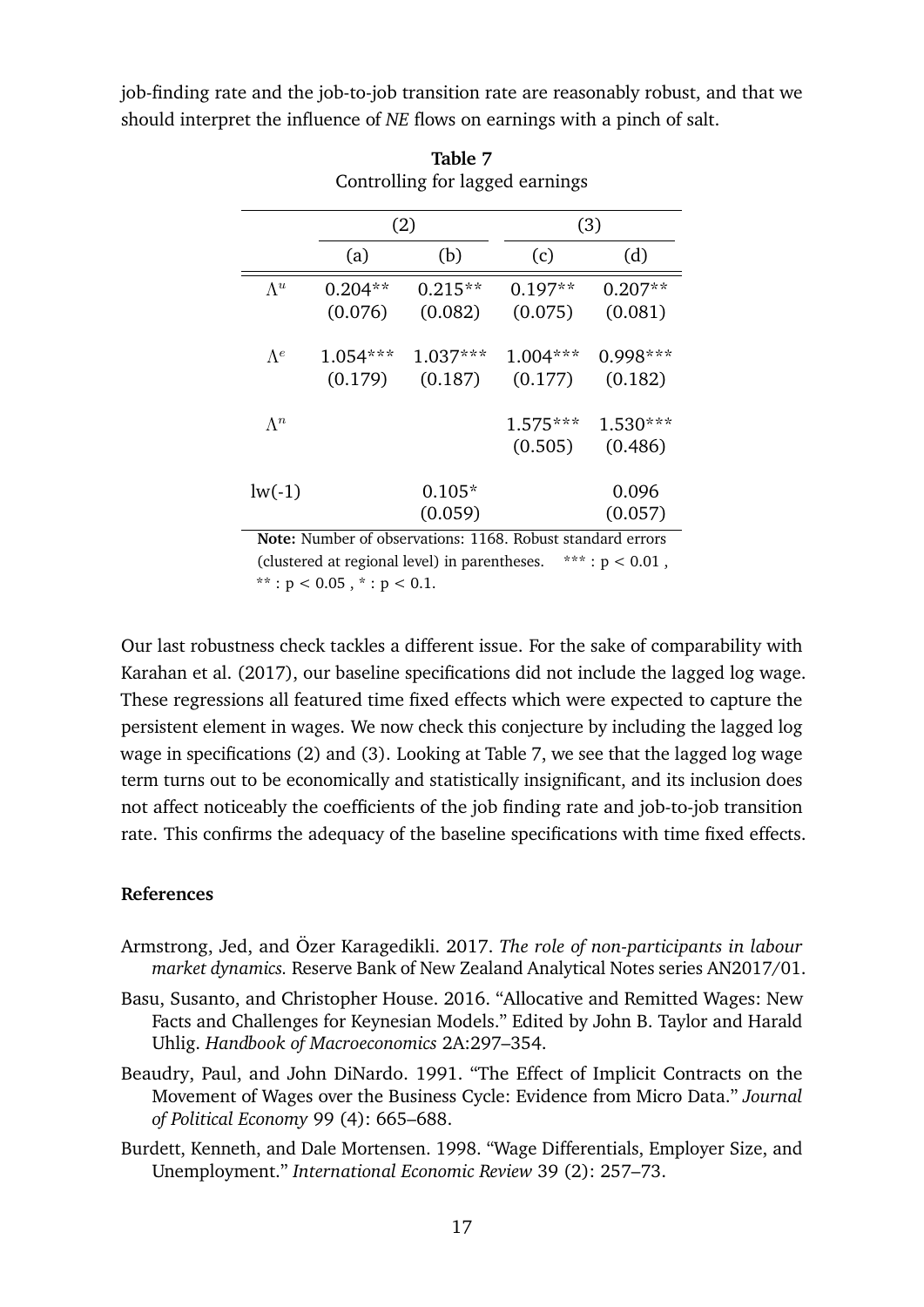- Coleman, Andrew, and Özer Karagedikli. 2018. *Residential construction and population growth in New Zealand: 1996-2016.* Reserve Bank of New Zealand Discussion Paper Series DP2018/02.
- Deutscher, Nathan. 2019. *Job-to-job transitions and the wages of Australian workers.* Treasury Working Paper 2019-07. Australian Treasury.
- Elsby, Michael W.L., Bart Hobijn, and Ayşegül Şahin. 2015. "On the importance of the participation margin for labor market fluctuations." *Journal of Monetary Economics* 72 (C): 64–82.
- Faberman, Jason, and Alejandro Justiniano. 2015. *Job Switching and Wage Growth.* Chicago Fed Letter 337.
- Fallick, Bruce C., and Charles A. Fleischman. 2004. *Employer-to-employer flows in the U.S. labor market: the complete picture of gross worker flows.* Finance and Economics Discussion Series 2004-34. Board of Governors of the Federal Reserve System.
- Gertler, Mark, Christopher Huckfeldt, and Antonella Trigari. 2020. "Unemployment Fluctuations, Match Quality, and the Wage Cyclicality of New Hires." *The Review of Economic Studies* 87 (4): 1876–1914.
- Haefke, Christian, Marcus Sonntag, and Thijs van Rens. 2013. "Wage Rigidity and Job Creation." *Journal of Monetary Economics* 60 (8): 887–899.
- Haltiwanger, John C., Henry R. Hyatt, Lisa B. Kahn, and Erika McEntarfer. 2018. "Cyclical Job Ladders by Firm Size and Firm Wage." *American Economic Journal: Macroeconomics* 10 (2): 52–85.
- Howard, Greg. 2020. "The Migration Accelerator: Labor Mobility, Housing, and Demand." *American Economic Journal: Macroeconomics* 12, no. 4 (October): 147– 179.
- Jørgensen, Peter Lihn, and Kevin J. Lansing. 2022. *Anchored inflation expectations and the slope of the Phillips curve.* Working Paper 2019-27. Federal Reserve Bank of San Francisco.
- Karagedikli, Özer. 2018. *Job-to-job flows and inflation: Evidence from administrative data in New Zealand.* Reserve Bank of New Zealand Analytical Notes series AN2018/09.
- Karahan, Fatih, Ryan Michaels, Benjamin Pugsley, Aysegül Şahin, and Rachel Schuh. 2017. "Do Job-to-Job Transitions Drive Wage Fluctuations over the Business Cycle?" *American Economic Review* 107 (5): 353–357.
- Katz, Lawrence F., and Alan B. Krueger. 1999. "The High-Pressure U.S. Labor Market of the 1990s." *Brookings Papers on Economic Activity* 30 (1): 1–88.
- Kudlyak, Marianna. 2014. "The cyclicality of the user cost of labor." *Journal of Monetary Economics* 68 (C): 53–67.
- Moscarini, Giuseppe, and Fabien Postel-Vinay. 2016. "Wage Posting and Business Cycles." *American Economic Review* 106 (5): 208–213.

. 2017. "The Relative Power of Employment-to-Employment Reallocation and Unemployment Exits in Predicting Wage Growth." *American Economic Review* 107 (5): 364–368.